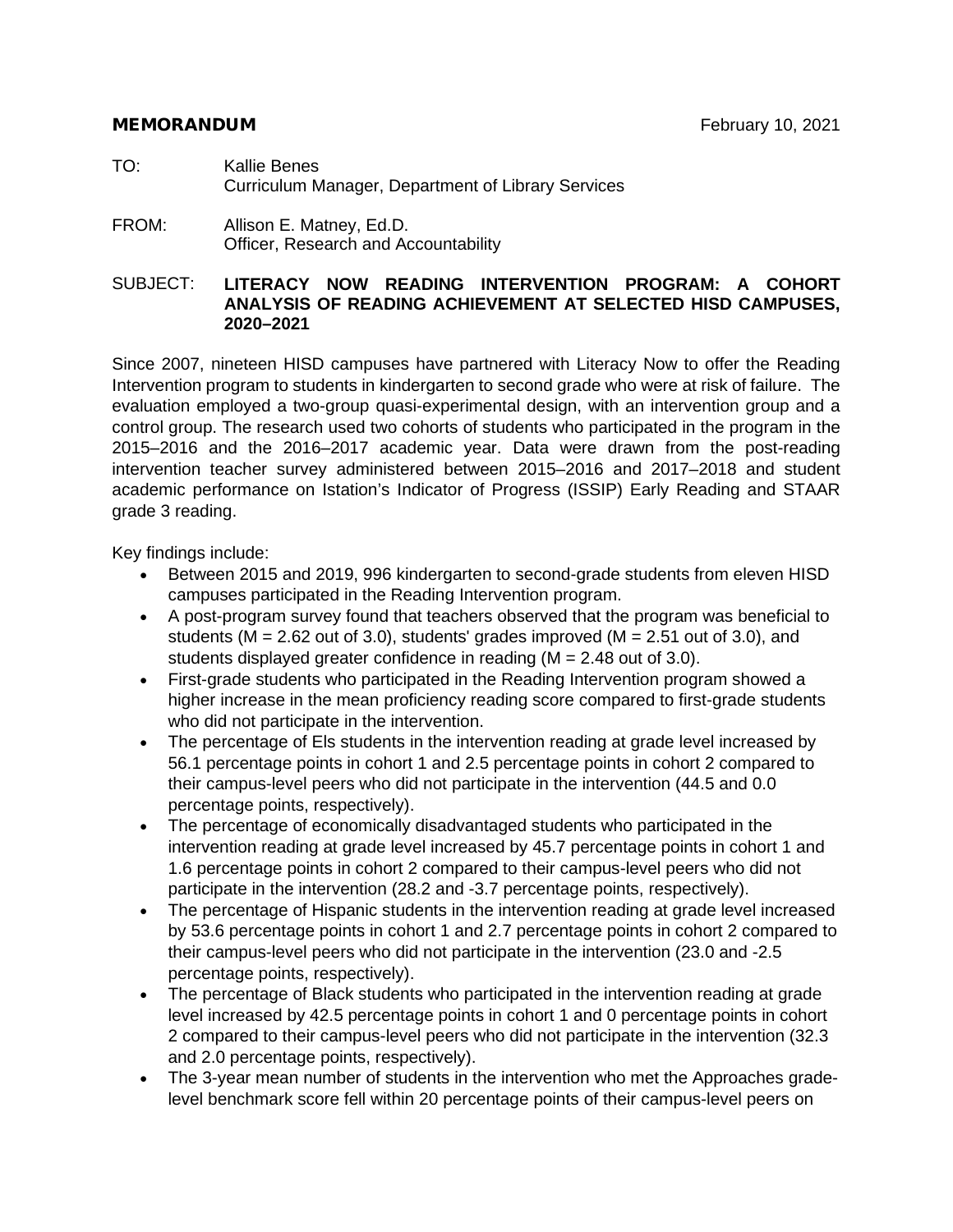STAAR grade 3 reading at Ashford (18%), McGowen (15%), Ross, (11%), Walnut Bend (10%), and Piney Point (6%).

Further distribution of this report is at your discretion. Should you have any further questions, please contact me at 713–556–6700.

Allion E Matnuz

\_\_\_\_\_\_\_\_\_\_\_\_\_\_\_\_\_\_\_\_\_\_\_\_\_\_\_\_\_\_\_\_\_ AEM

**Attachment** 

cc: Grenita Lathan, Ph.D. Silvia Trinh Yolanda Rodriguez Margarita A Gardea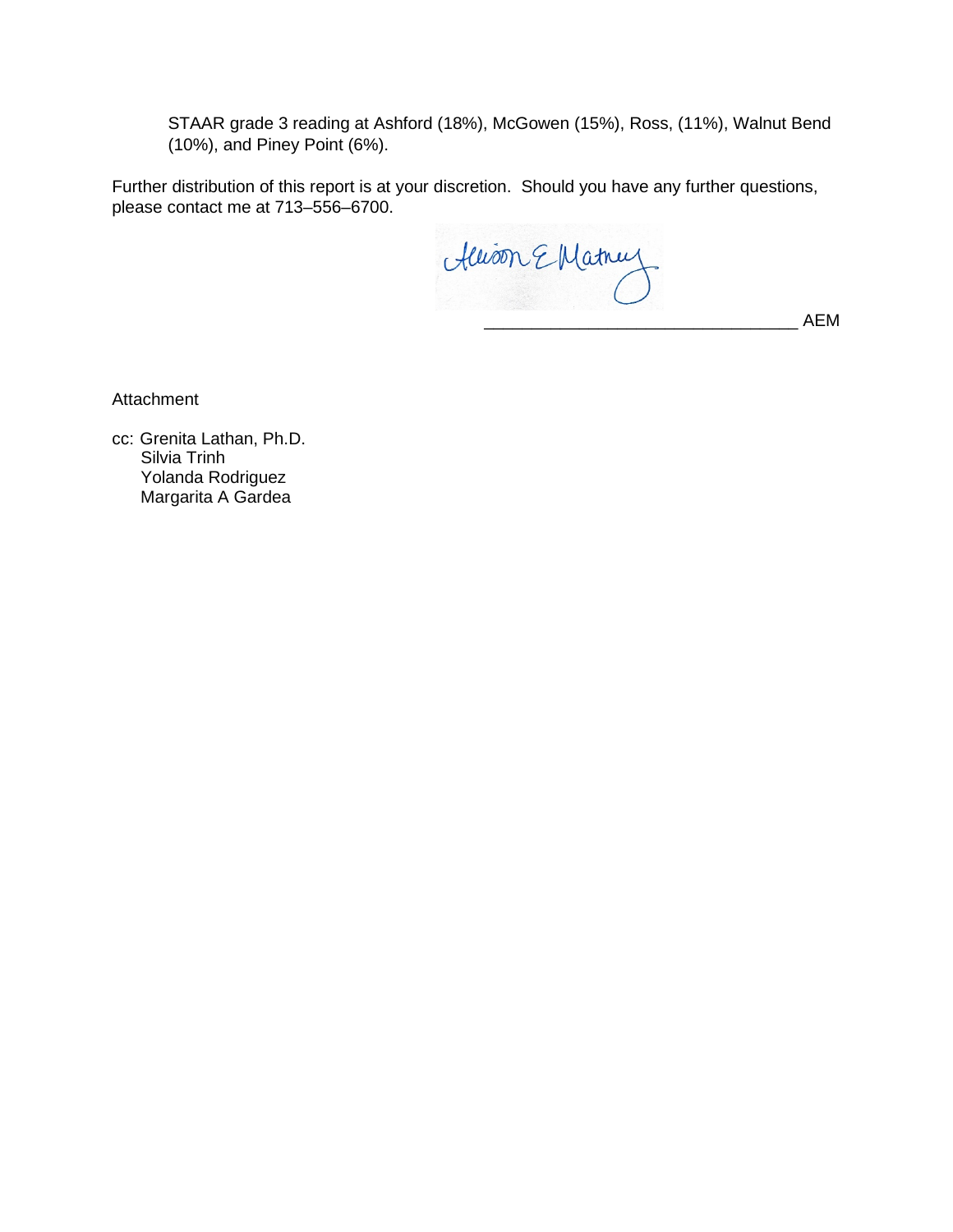### **Houston Independent School District**

## **RESEARCH** Educational Program Report

**Literacy Now Reading Intervention program: A cohort analysis of reading achievement at selected HISD campuses, 2020–2021**

# HISD Research and Accountability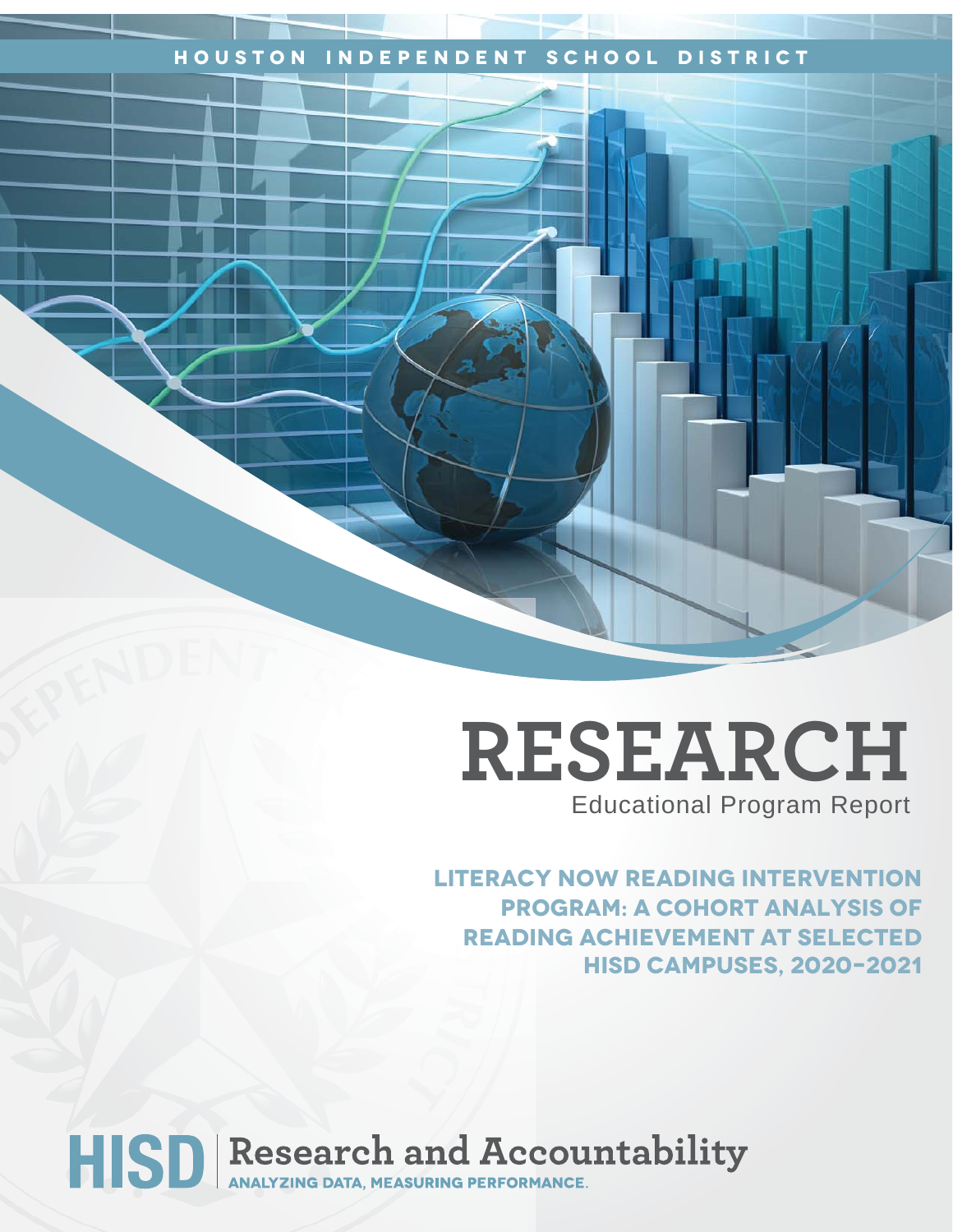

## **2021 Board of Education**

**Patricia Allen, Ed.D.** President

**Holly Maria Flynn Vilaseca**  First Vice President

**Judith Cruz**  Second Vice President

**Katherine Blueford-Daniels Secretary** 

**Daniela Hernandez** Assistant Secretary

**Sue Deigaard Myrna Guidry Elizabeth Santos Anne Sung**

**Grenita Lathan, Ph.D.**  Interim Superintendent of Schools

**Allison Matney, Ed.D. Officer** Department of Research and Accountability

**Georgia A. Graham, Ph.D.**  Senior Research Specialist

**Venita Holmes, Dr.P.H.**  Research Manager

**Houston Independent School District** Hattie Mae White Educational Support Center 4400 West 18th StreetHouston, Texas 77092-8501

#### **www.HoustonISD.org**

It is the policy of the Houston Independent School District not to discriminate on the basis of age, color, handicap or disability, ancestry, national origin, marital status, race, religion, sex, veteran status, political affiliation, sexual orientation, gender identity and/or gender expression in its educational or employment programs and activities.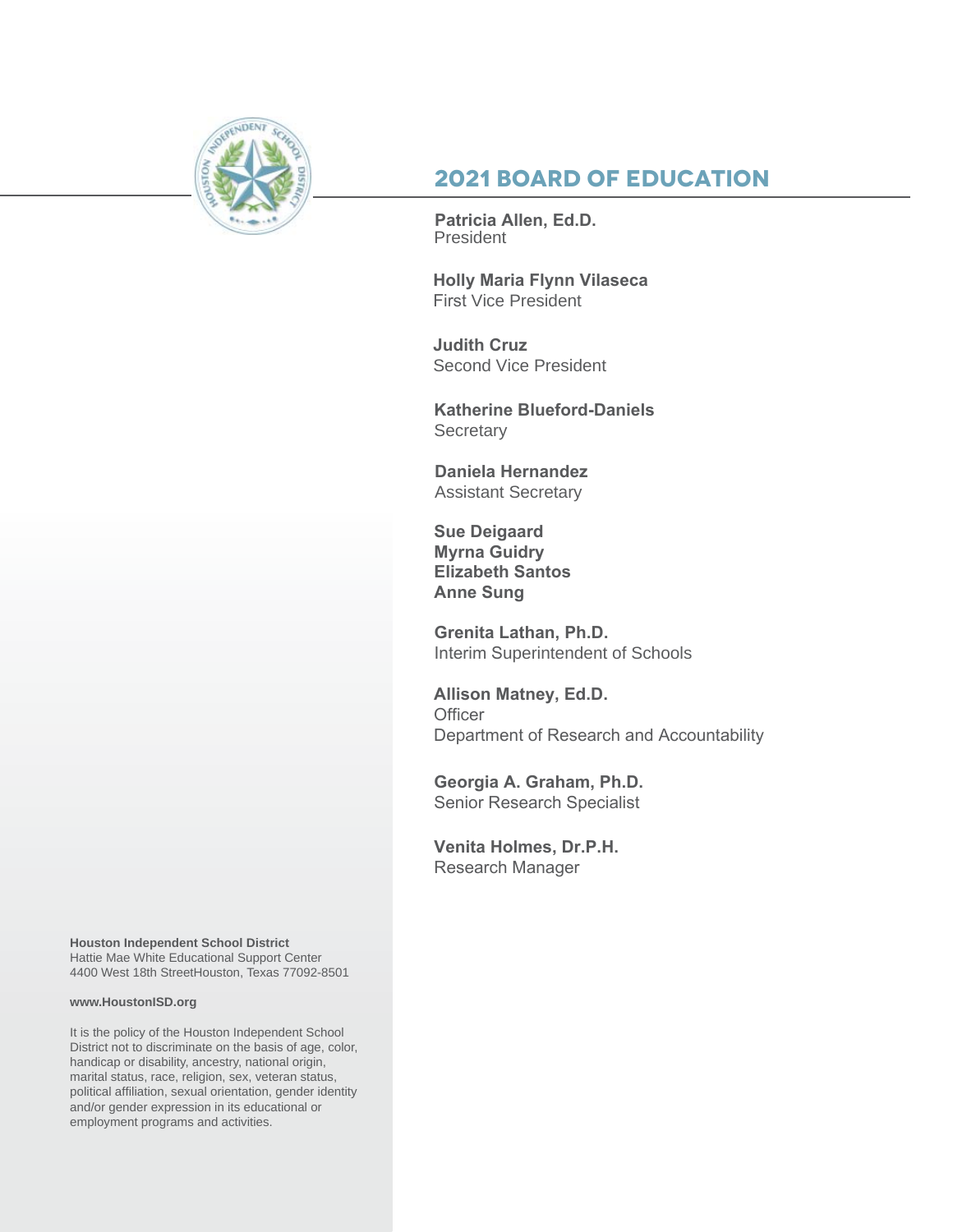## HISD Research and Accountability **ANALYZING DATA, MEASURING PERFORMANCE EVALUATION REPORT BUREAU OF PROGRAM EVALUATION**

*Literacy Now Reading Intervention program: A cohort analysis of reading achievement at selected HISD campuses, 2020–2021*

#### Prepared by Georgia Graham, PhD

#### *Abstract*

*Since 2007, nineteen Houston Independent School District (HISD) campuses have partnered with Literacy Now to offer the Reading Intervention program. The Reading Intervention program provides individualized, small group reading tutorials for at-risk students in kindergarten to second grade to create proficient readers by the end of third grade. Literacy Now also supports literacy development at home (Parent Engagement Workshops, Book Distribution, Family Literacy Night, and monthly newsletters). Between 2015 and 2019, 996 students in kindergarten to second grade from 11 HISD campuses participated in the Reading Intervention program. During this period, results from a post-program survey, on a 3.0 scale, found that teachers observed that the program was beneficial to students (M = 2.62), grades improved (M =2.51), and students displayed greater confidence in reading (M = 2.48). The evaluation employed a two-group quasi-experimental design with an intervention group and a control group to examine the effectiveness of the program on two cohorts of students from 2015–2016 and 2016–2017. The evaluation found that kindergarten and first-grade students in both cohorts who participated in the reading intervention program showed significant differences between the pre-and post-test scores on Istation for the average proficiency rate in reading immediately after completing the program. Compared to their grade-level peers, first graders, English language learners, Black, or economically disadvantaged students who participated in the Reading Intervention program showed higher percentage points increase in their reading performance on STAAR grade 3 reading assessment. The three-year mean percentage of the students who met the Approaches grade-level benchmark score fell within 15 percentage points of their campus-level peers on STAAR grade 3 reading at Piney Point (6%), Walnut Bend (10%), Ross (11%), Bruce (15%), and McGowen (15%).*

There is an increasing number of middle school and high school students diagnosed with reading deficiencies (Scammacca, Roberts, Cho, Williams, Roberts, Vaughn, & Carroll, 2016). This has increased the need for access to effective interventions for struggling readers (Scammacca et al., 2016). For students with belowgrade-level reading performance to catch up with their peers, their rate of growth must be accelerated; simply learning at an average rate will only maintain the deficit (Vaughn, Denton, & Fletcher, 2010). Intensive reading intervention programs are a salient strategy to ensure future student success (Vaughn et al., 2010).

Early intervention has shown to be the most effective approach to literacy (Lovett, Frijters, Wolf, Steinbach, Sevcik, & Morris, 2017). Ensuring that all children, regardless of their early experiences, can read by the third-grade positions them to absorb content in later elementary grades and establish a strong foundation for secondary school learning (Vaughn et al., 2010).

Although reading by third grade alone will not ensure success, research shows that children who are not reading proficiently by third grade are four times more likely than proficient readers to drop out of high school

(Hernandez, 2011; 2012). Students who cannot read are more likely to be unemployed and adjudicated, and require government support (Connor, Alberto, Compton, & O'Connor, 2014). Simply said, being able to read is the gateway to achievement in today's literacy-driven society.

#### **Background**

In 2006, Literacy Now, formerly Making It Better, was created to address the growing gap in achievement among HISD students in low-income Houston communities. Since its inception, Literacy Now has been providing opportunities to under-served children in the Houston Independent School District (HISD) that address the needs of the whole child (academic, social, and emotional) and includes their families in the process (Literacy Now, 2019).

The principal theoretical basis for the Literacy Now approach is that communities can be transformed by empowering children and families through literacy, leadership, and life skills (Literacy Now, 2019). The primary goal is to serve HISD students, their families,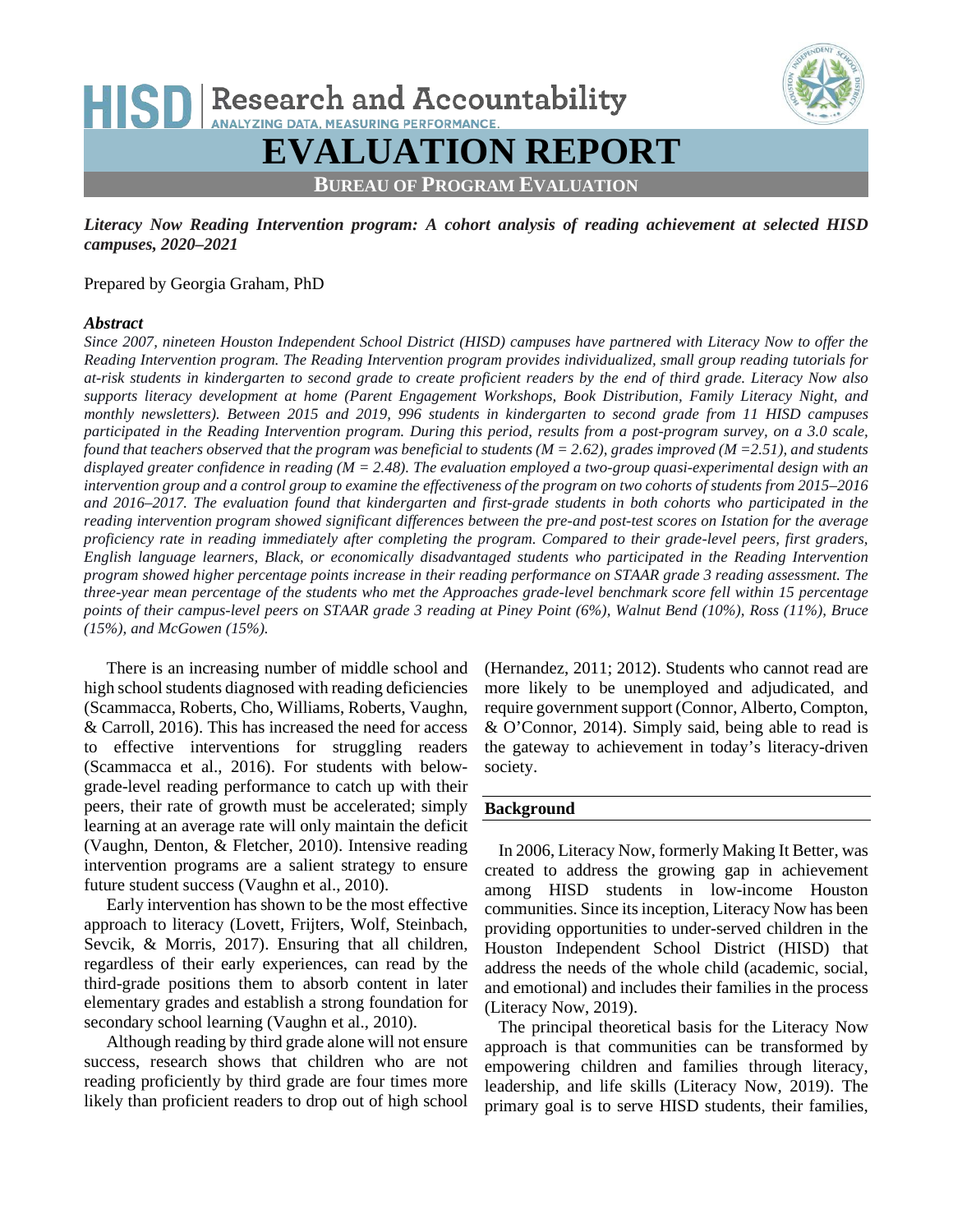schools, and the surrounding communities with excellence by offering quality support services to enhance students' social emotional learning and provide a foundation for academic success. The Literacy Now program aims to create proficient readers by the end of third grade (Literacy Now, 2019).

#### **Program Elements**

The Literacy Now flagship program is *Reading Intervention,* which provides individualized, small group reading tutorials for at-risk students in kindergarten to second grade. The Reading Intervention program consisted of 45-minute sessions delivered during the school day 2 or 4 times a week, with a trained reading interventionist. Students were leveled and grouped according to a comprehensive pre-assessment.

The Reading Intervention program was tailored to meet the individual needs of students using a preassessment. The pre-assessment provided a baseline measure of student progress and was used to build lessons. Mid-year results, in conjunction with ongoing monitoring of student progress, were used to drive lesson planning and develop instructional strategies. Posttesting in April measured students' progress and program success (Literacy Now, 2020). Ongoing evaluations were used to create lessons for individualized learning, as well as strategically group students to accelerate progress. Meetings were held with teachers and school administration to discuss progress and identified additional assistance that may be needed for specific students (Literacy Now, 2019).

The program operated on a low student to tutor ratio, maintaining a 4:1 (or lower) student to intervention ratio (Literacy Now, 2019). This low ratio provided students with individualized interventions and allowed interventionists to develop a meaningful relationship with each child. In terms of cost-effectiveness, the portion that a school paid towards the program depended upon the needs and funds available at each campus, the number of students to be served, and the length of the intervention. The program typically consisted of 25 weeks of instruction and served 64 students at a cost of approximately two thousand dollars per student (Literacy Now, 2019).

As part of the Reading Intervention program, the Literacy Now Interventionists are trained on the Neuhaus Reading Readiness program curriculum. The Neuhaus Reading Readiness program is based on the five components of reading as determined by the National Reading Panel: (i) Phonemic Awareness; (ii) Phonics; (iii) Fluency; (iv) Comprehension; and (v) Vocabulary (Literacy Now, 2019).

The Neuhaus Reading Readiness program curriculum is designed for students to learn the fundamentals of reading through multisensory activities. Through the curriculum, interventionists work with students on the five components of reading, which are used concurrently in daily lesson planning and supplemental materials (Program Administrator, personal communication, January 7, 2021). Activities included instant letter recognition skills, phonological awareness, oral language skills, sound-symbol correspondences, and handwriting.

The Reading Intervention program goes beyond the classroom by supporting literacy development at home through Parent Partnership programs and monthly newsletters that encourage literacy activities at home (Literacy Now, 2019). Students choose age-appropriate books throughout the program to help build their home libraries and receive books and materials at the end of the program to help reduce summer slide - the decline in reading ability that can occur over the summer months. Two workshops were held where parents met with interventionists and received materials, support, and additional skills to foster their child's literacy development and expand learning at home (Literacy Now, 2019).

In conjunction with the Reading Intervention program, as part of Literacy Now, HISD campuses were provided additional support and outreach activities. The *Parent Engagement Workshops* provide a space for parents to connect while participating in fun, free, hands-on activities that could also be used at home (Literacy Now, 2019). Parents also learned how their children could get the most benefit from the books they received each week. *GROW (now Book Distribution)* provided ageappropriate and culturally sensitive books to children in the Reading Intervention program as well as other programs (Literacy Now, 2019).

Several outreach events were incorporated into the Literacy Now model, geared towards fostering a community of learning. *Family Literacy Night was* a free, fun, and interactive outreach event that provided materials, education, and activities to encourage reading as a way of life (Literacy Now, 2019). Each Family Literacy Night included numerous literacy stations staffed by community volunteers and were geared towards engaging both parent and child(ren) in literacyrich activities. *Read Aloud Month* is a national campaign focused on sharing the love of reading (Feb-Mar) (Literacy Now, 2019). Volunteers contributed to closing this gap by reading aloud for 30 minutes/week (3 times total) in a first grade or second grade classroom in one of the program schools. Finally, *Literacy Enrichment Events* provide an opportunity for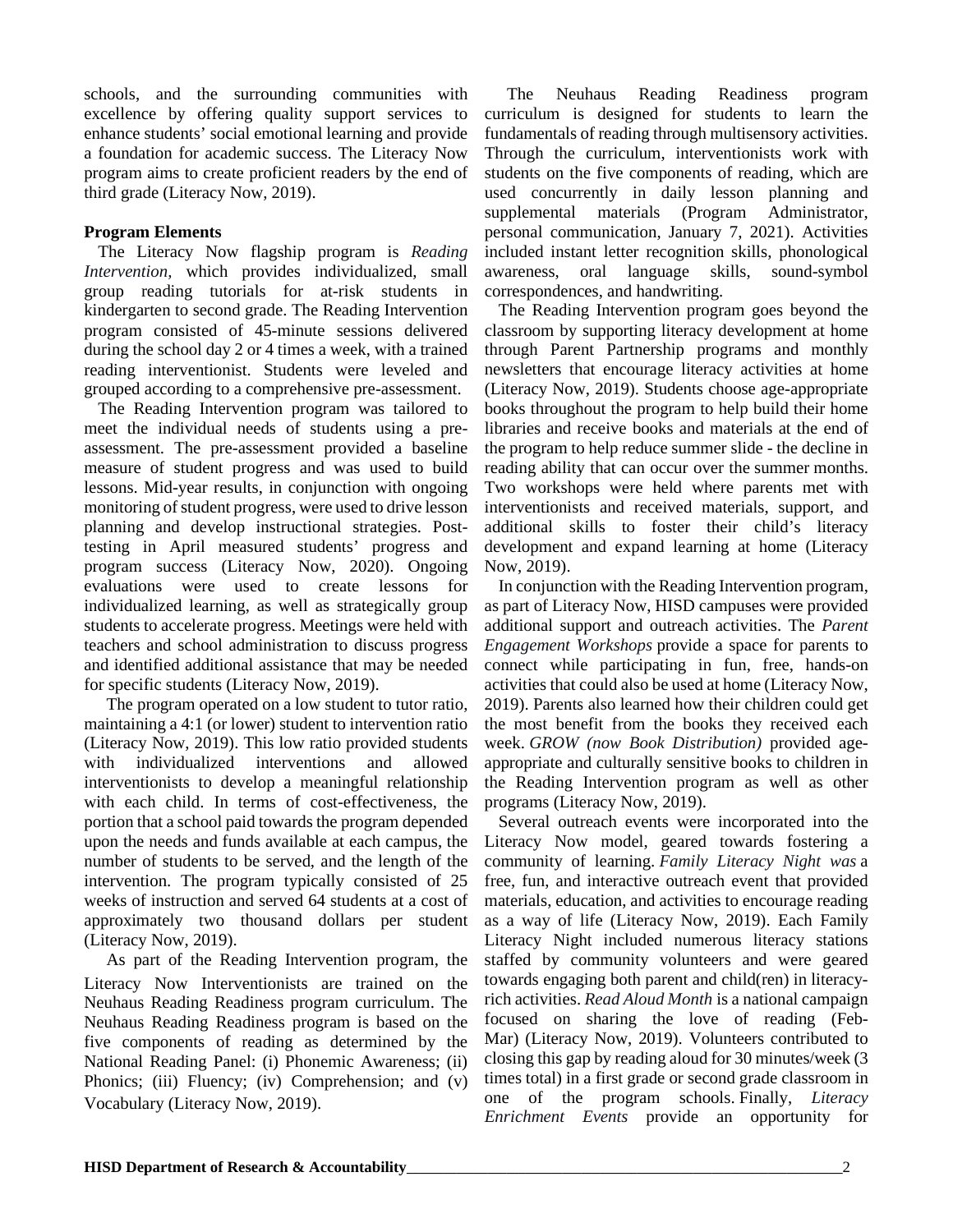companies and community friends to serve together through 45-minute reading enrichment activities. They also provide Reading Intervention program students (kindergarten to second grade) with a fun learning opportunity (Literacy Now, 2019).

#### **Literature Review**

There is a need for policymakers and educators to focus on closing the achievement gap between disenfranchised student populations and their counterparts (Everson & Bussey, 2013). Research has shown that early intervention for students at-risk of failing due to their inability to read at grade level has allowed students to make reading gains that were sustained after the intervention (Lovett, Frijters, Wolf, Steinbach, Sevcik, & Morris, 2017).

There are various delivery arrangements for schoolbased reading interventions for struggling readers. Stentiford, Koutsouris, & Norwich (2018) conducted a systemic literature review (1970–2017) and found that interventions targeting students who did not respond well to whole-class instruction were almost exclusively delivered in pull‐out sessions by people other than the classroom teacher. This practice was found to be prevalent in primary schools and suggests that students that were identified for pull-out tutoring supports have less access to their teacher's time and expertise (Stentiford, Koutsouris, & Norwich, 2018).

In looking at group instruction rather than one-onone tutoring, Harpine & Pazda (2019) found that students in the group-centered intervention group who were subject to hands-on teaching/counseling approach showed greater improvements than those in one-on-one tutoring. Those in the group-based tutoring continued to show growth 6-weeks after the 1-week intervention.

Researchers have found that interventions of small groups of three to five students might be more effective in addressing reading difficulties than those in groups of six or more students (e.g., Baker & Kosty, 2012). Providing reading interventions to at-risk students in small groups increases students' participation, teachers' monitoring, and provides appropriate response to students' progress (Vaughn, Wexler, Leroux, Roberts, Denton, Barth, & Fletcher, 2012). When at-risk students, especially younger ones, receive interventions in small groups, and are provided extended opportunities for practice and daily feedback from teachers, they are better able to acquire the foundational skills needed for reading (Vaughn, Wanzek, Wexler, Barth, Cirino, Fletcher & Francis, 2010).

Early intervention is key to reading success (Lovett, Frijters, Wolf, Steinbach, Sevcik, & Morris 2017;

Vaughn et al, 2010). A study comparing the progress of kindergartners who received small group reading intervention for the full school year with those beginning the same intervention midyear found that explicit, systematic reading instruction provided early in the kindergarten year is more beneficial to students identified as at risk for reading failure than delaying reading intervention until midyear (Helf, 2017).

Enlisting parents to help teach reading had been found to be beneficial as well. Parents can assist with literacy instruction, providing critical pre-reading skills at home that increase vocabulary and performance on pre- reading skills sub-test in schools (McConnell & Kubina, 2016). Also looking at parental engagement, Jones and Christian (2020) evaluated SPARK; a Milwaukee based reading intervention program delivered by a community organization. The SPARK program paired one-on-one tutoring with parent engagement and was delivered over two years to low income and low performing Milwaukee Public Schools. The research found that there was a significant impact on participation, literacy, and school attendance. The greatest impact was on those students with the greatest need for additional reading support.

When parents engage in a partnership with the educational environment, they acquire tools that help them increase their knowledge on how best to support their children (Pong & Landale, 2012). In a study of academic performance of disenfranchised groups in U.S. schools, Carnoy and Garcia (2017) used individual student microdata gathered from NAEP over 10 to 17 years to estimate changes in race/ethnic gaps, controlling for English-language learner designation, gender, and socioeconomic status. The research found that English learners (ELs) were falling further behind white students in mathematics and reading achievement.

Additionally, it was found that the gaps between higher- and lower-income students persisted, with some changes that varied by subject and grade (Carnoy & Garcia, 2017). Meanwhile, the proportion of lowincome students in U.S. schools had rapidly increased, as had the share of minority students in the student population. The chances of ending up in a high-poverty or high-minority school were highly determined by a student's race/ethnicity and social class. For example, black and Hispanic students—even if they were not poor—were much more likely than white or Asian students to be in high-poverty schools (Carnoy & Garcia, 2017).

Differences in student's socio-economic, demographic, and educational background explained approximately 15% of the variation in low performance across students (Organization for Economic Co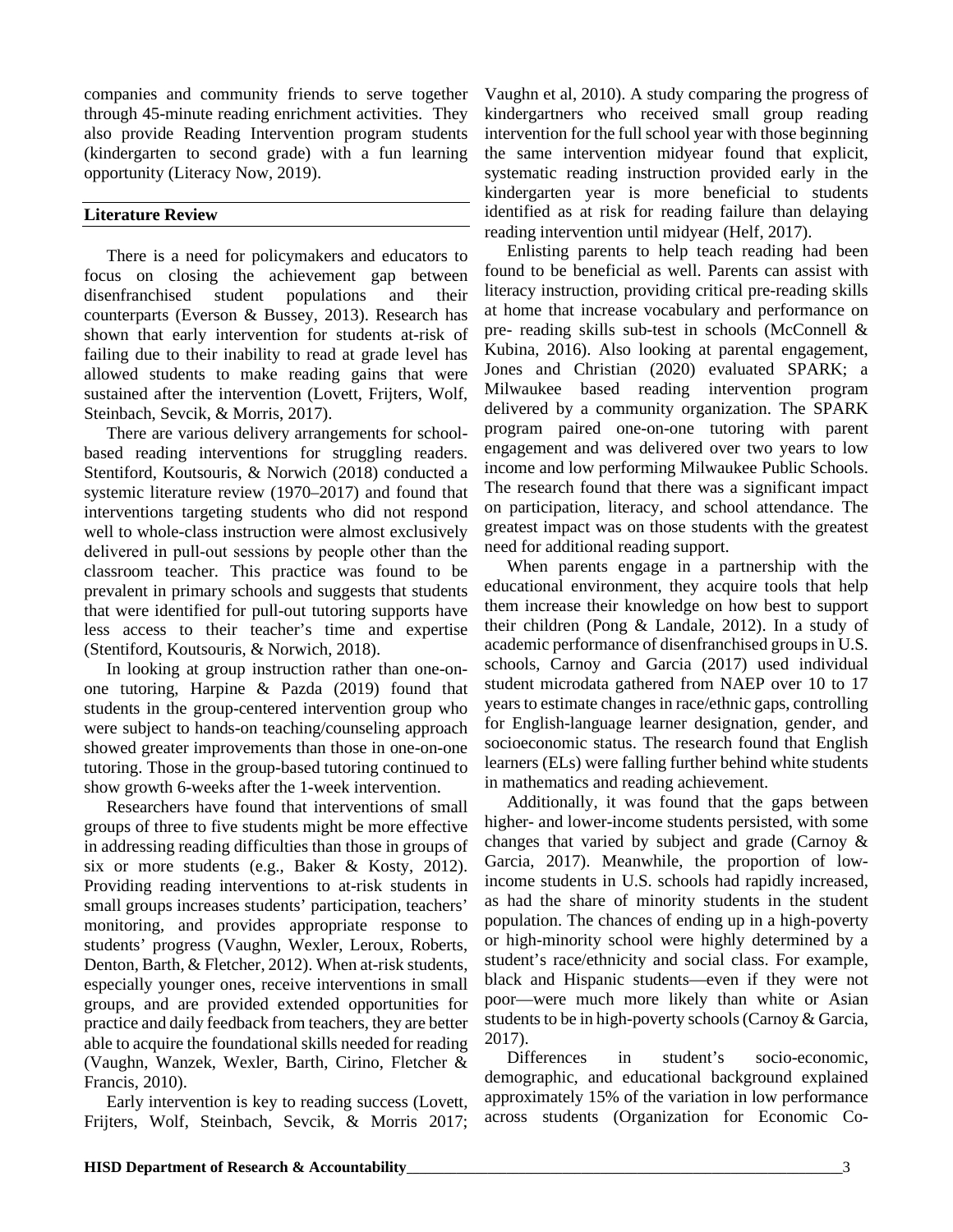operation and Development [OECD], 2016). While social and demographic background do not determine student achievement, they do create the conditions for opportunities – or the lack of them – that influence students' progression through the school system (OECD, 2016). Early intervention is the key to mitigating these risk factors (Carnoy & Garcie, 2017).

#### **Research Questions**

Due to the importance of reading on students' future academic success, the Literacy Now program was implemented at several HISD campuses. This evaluation examines the types of support offered to parents, the effect the Reading Intervention program had on student performance, and how these outcomes vary based on demographic characteristics. As such, the research questions are as follows:

- 1. What was the demographic and educational composition of students in the Literacy Now program between 2015–2016 and 2018–2019?
- 2. What Literacy Now support services were provided to HISD campuses from the 2015–2016 to the 2018– 2019 academic year?
- 3. What were teachers' observations of students' progress in the Reading Intervention program from the 2015–2016 to the 2018–2019 academic year?
- 4. How did the performance of kindergarten to second grade students in the Reading Intervention program compare with their campus grade level peers on the Istation reading assessment?
- 5. What were the differences in reading performance between the students in the Reading Intervention program and their peers when demographic characteristics are taken into consideration?
- 6. What was the longitudinal effect of the Literacy Now program on the STAAR Reading performance of HISD third grade students?
- 7. How did students in the Reading Intervention program compare with their campus grade level peers on the STAAR grade 3 reading assessment when demographics are taken into consideration?

Based on the objective of the Literacy Now program, that students should be reading by grade three, this evaluation is predicated on the assumption that students who received the intervention would show increased

performance on measures of reading immediately following the intervention. Furthermore, it would be expected that those gains would remain through to third grade following participation in the program. Finally, it was hypothesized that Literacy Now would also promote reading skills among subgroups of disenfranchised students identified as limited English proficiency, Black, Hispanic, or economically disadvantaged.

#### **Method**

This evaluation used data on kindergarten to second grade students in one of the eleven schools that participated in the Literacy Now program between 2015–2016 and 2018–2019. Principals selected students for the Literacy Now program based on their reading performance on district-level assessments, standardized assessments, and principal / teacher recommendations.

Starting in October of each academic year, selected students would be provided with tutoring two to four times a week over 25 weeks using a pull-out model of instruction. Through various supplemental programs (Parent Engagement Workshops, Book Distribution, and Family Literacy Night), parents were provided with strategies to promote reading at home. The evaluation collected primary outcome data that were directly relevant to assess intervention effects and secondary support data that described the supports provided to students and parents.

#### *Sample*

The study employed a two-group quasi-experimental design with an intervention group and a control group. The sample was derived from the 11 campuses that had participated in the Literacy Now program between 2015–2016 and 2017–2018. During this period, 1,161 students participated in the 25-week reading program. Once duplicates were identified and students connected to their HISD Public Education Information Management System (PEIMS) data, the evaluation sample consisted of 996 students who participated in the Literacy Now program.

To measure the efficacy of the Literacy Now program, the evaluation used a subset sample of students from those campuses that participated in the program in 2015–2016 and 2016–2017. A comparative sample of schools was identified using the Texas Education Agency Comparison Campus Group Report (2019). Each campus in Texas is assigned to a unique comparison group of schools that were most similar (TEA, 2019).

TEA determined the campus comparison group by school type (elementary school, middle school,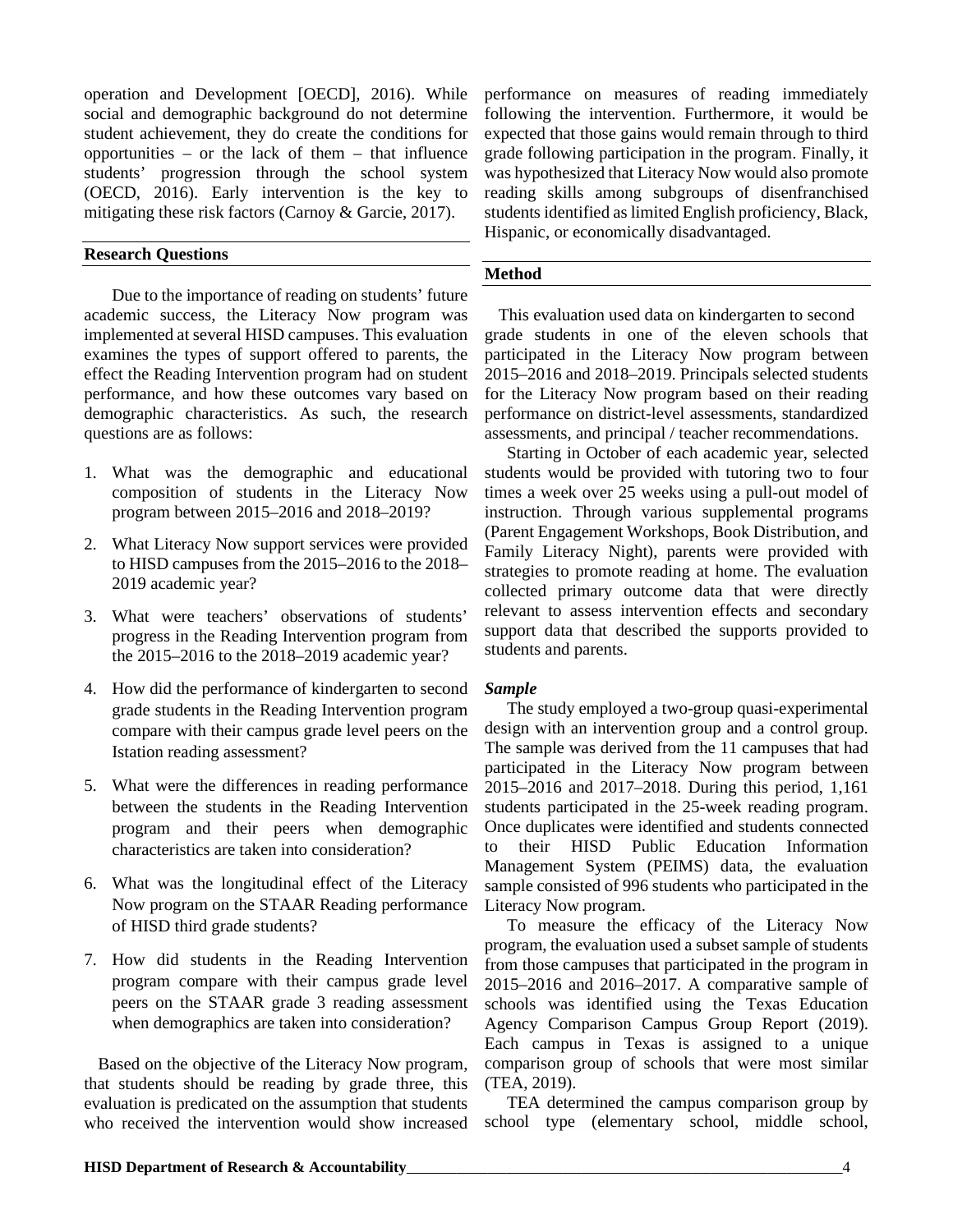elementary /secondary, and high school) then grouped them with similar campuses from anywhere in Texas. Campuses were grouped based on similarity in grade levels served, size, the percentage of economically disadvantaged students, mobility rate, the percentage of English learners, the percentage of students served by special education, and the percentage of students enrolled in an early college high school program (TEA 2019). A school could be a member of several comparison groups or none other than its own (TEA, 2019).

Comparable campuses to the Literacy Now program campuses were selected as the control group based on TEA criteria. Demographic information for the students from the comparison campuses were downloaded from the 2015–2016 and 2016–2017 PEIMS database. For cohort 1, the control sample consisted of 2,743 students; and for cohort 2, the control sample was 2,117 students.

From the sample, a match group of students were selected to balance the differences in the basic demographic and academic characteristics between students who participated in the reading intervention program and those who did not using Propensity Score Matching (PSM). Propensity scores were calculated using logistic regression analyses based on several covariates; including gender, ethnicity, economically disadvantaged status, special education status, and beginning of year scale score. Students who participated in the reading intervention and those who did not were matched 1:1 based on their propensity scores using nearest-neighbor matching and a matching tolerance of 0.2% for both cohorts.

After matching the balance of all observed covariates were examined. **Appendix A**, **Tables A1–A4**, pp. 17– 18, compares the means of continuous baseline covariates and prevalence of dichotomous baseline covariates between treated and untreated subjects in the original unmatched sample. The prevalence of dichotomous variables was compared between treated and untreated subjects using a Chi-squared test, while a standard two-sample t-test was used to compare continuous baseline covariates.

The standardized difference was used to compare the mean of the continuous variable between two groups and to compare the prevalence of dichotomous variables between two groups (Austin, 2009a). For continuous variables, a standardized difference of less than 10% can indicate a negligible imbalance in a baseline covariate between treated and untreated subjects (Cohen, 1988).

The Phi Coefficient was used to measure the strength of the association between dichotomous variables (Austin, 2009b). Nearly no imbalances remained for both cohorts as assessed through univariate and multivariate tests (Appendix A, Tables A1–A4, pp. 17– 19). **Figure 1** and **Figure 2** show the actual propensity score distributions of both groups before and after matching. For cohort 1, some observations fell outside the area of common baseline test score (0.00; 0.20) and therefore were trimmed.

The final analytical sample for cohort 1 consisted of 388 students from 12 campuses  $(M<sub>score</sub> = 195.22, S.D. =$ 36.24 at pre-test). The final analytical sample for cohort 2 consisted of 290 students from 12 campuses ( $M_{\text{score}} =$ 197.41, S.D.=40.28 at pre-test). Power calculations indicated that with 290 students, the evaluation would have a 95% power to detect a difference between groups equivalent to Cohen's  $d = 0.30$  ( $p < 0.05$ , two-tailed), which is a small but a substantively important effect in education.





Figure 2: Distribution of propensity scores of cohort 2 students who participated in reading intervention ("treated") and students who did not ("control") before and after matching

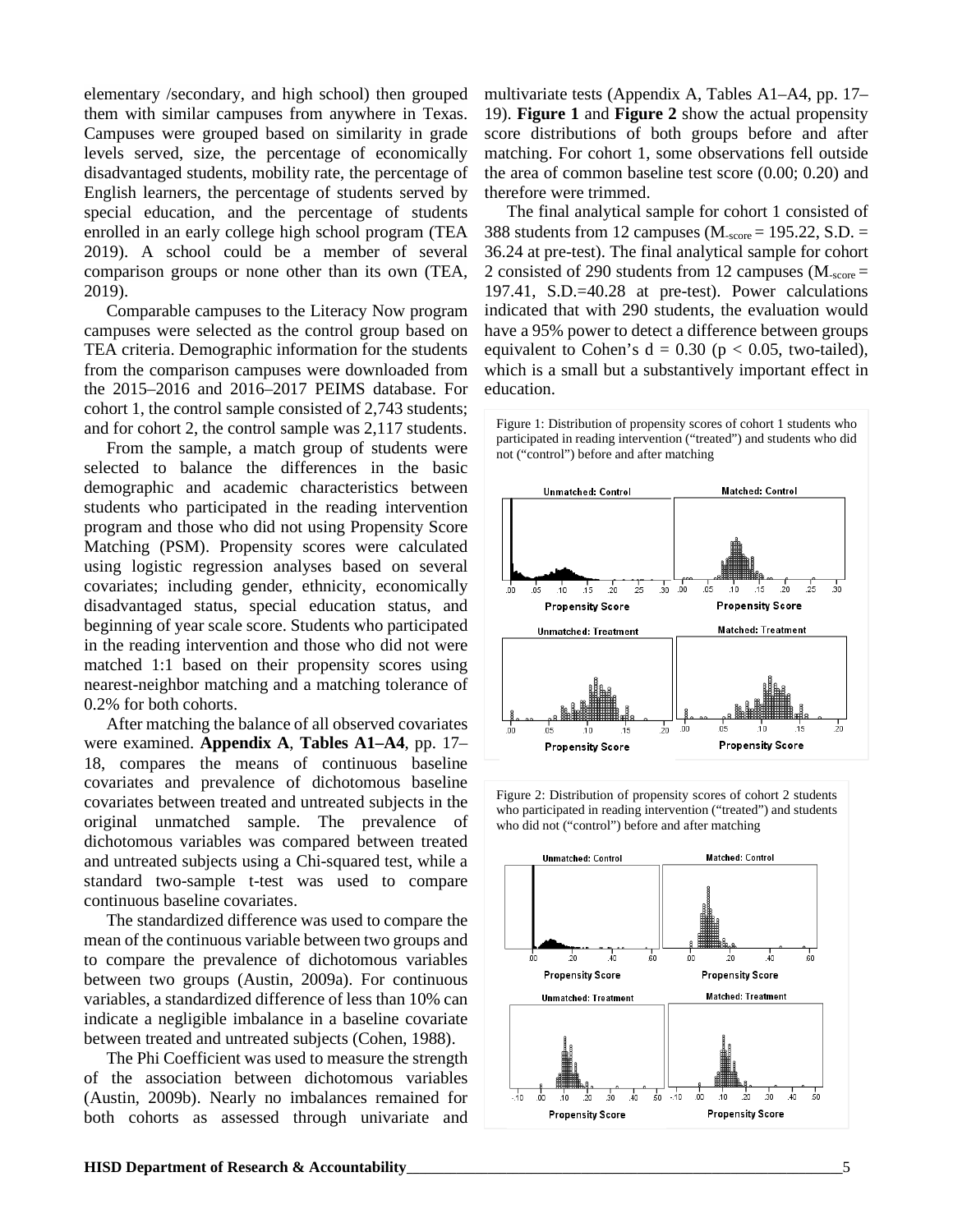#### *Data Collection*

Students' data were for more than two academic years (from kindergarten to third grade) downloaded and assessed, from a pre-intervention reading standardized tests (pre-test, *t*1) and following the 23-week intervention (post-test, *t*2). The standardized tests, nationally normed Istation's Indicators of Progress for Reading (ISIP™ Reading), measures student growth using computer-adaptive diagnostic and screening programs for prekindergarten to eighth grade (Istation, 2013). The objective was to identify students potentially at-risk of reading failure.

The Istation assessments can be administered monthly, with the skill goals and criteria becoming progressively more difficult with each assessment period (Istation, 2013). Students' progress was reported as follows: Tier 1 students performing at grade level; Tier 2 students performing moderately below grade level and in need of intervention; Tier 3 students performing seriously below grade level and in need of intensive intervention (Istation, 2013). ISIP reading measures are highly predictive of STAAR reading scores (Mathes, 2016; Patarapichayatham, 2017).

The final assessment used the spring administration of the STAAR Grade 3 reading scale scores from 2016, 2017, and 2018 as an academic outcome measure. The STAAR is an annual state-mandated criterionreferenced assessment that measures students' academic performance and achievement. Re-testers were not included in the study due to overexposure to both the program and outcome measures. Students' STAAR data used in this study were retrieved from the HISD Data warehouse using Cognos, a data querying platform.

*Student demographics.* The demographic characteristics of the intervention group ( $n = 996$ ) and control group  $(n = 344)$  used for this report were downloaded from PEIMS 2015–2016 to 2018–2019 HISD student database. Characteristics included gender, ethnicity, economically disadvantaged status, special education status, English learner status, gifted/talented status, and home language. Each student was coded as '1' for those who participated in the Reading Intervention program and '0' for the control group.

*Teacher survey.* For students in the Reading Intervention program, their teacher completed a survey at the end of the 25-week program. There were 842 teacher survey responses between 2015–2016 and 2017– 2018 academic year, with a response rate of 84.5%. The survey included a 3-point Likert scale ranging from *strongly agree* (3) to *disagree* (0). The questions included: (i) The students exhibited greater confidence in reading; (ii) I felt the Making it Better, now Literacy Now program, was beneficial to the students, and (iii)

The student's reading grades improved. Cronbach's alpha  $(\alpha)$  was used to provide evidence that the components of the scale were sufficiently intercorrelated and that the grouped items measured the underlying variable (Sullivan & Artino, 2013). The result of Cronbach's alpha was .913, denoting a rating of excellent.

#### **Data Analysis**

Data were collected for the 2015–2016 (cohort 1) and 2016–2017 (cohort 2) students' reading scores. Students' BOY (pre-test) scores and EOY (post-test) scores on the Istation assessment were linked. Kindergarten to second grade students who had both scores were included in the analysis. The second part of the analysis further linked prekindergarten to second grade students' scores on STAAR grade 3 reading assessment. Pre and post differences in the mean reading scores by grade level and demographic characteristics were used as measures of program impact.

#### **Limitations**

One limitation was the administration of student reading assessments. In 2018, the district changed the standardized evaluation that was being administered. The administration of 2019–2020 assessments were limited due to the pandemic. Therefore, students' reading performance could not be traced over time. Also, there were various reading intervention programs that were being administered on HISD campuses. These other programs were not controlled for in this evaluation. As a result, there is a possibility that students in the Literacy Now program may have participated in other reading intervention programs.

Literacy Now is a community-based program, which presents several challenges relating to data collection. First, campuses were not involved in data collection. Data for program activities were provided by the organization. Only the data presented that followed sound data collection protocol were included. Second, the Literacy Now vendor did not have access to student information; therefore, students that comprised the intervention group self-reported their IDs, general demographic information (first and last name), and campus names. The student identification information collected by the vendor did not correspond with the district PEIMS data system. Therefore, students not identified in the PEIMS system were excluded from the analysis. To mitigate the risk of including students who participated in the program but whose IDs were not available in the control sample, a sample of students were taken from a similar campus that did not participate in the program using TEA criteria.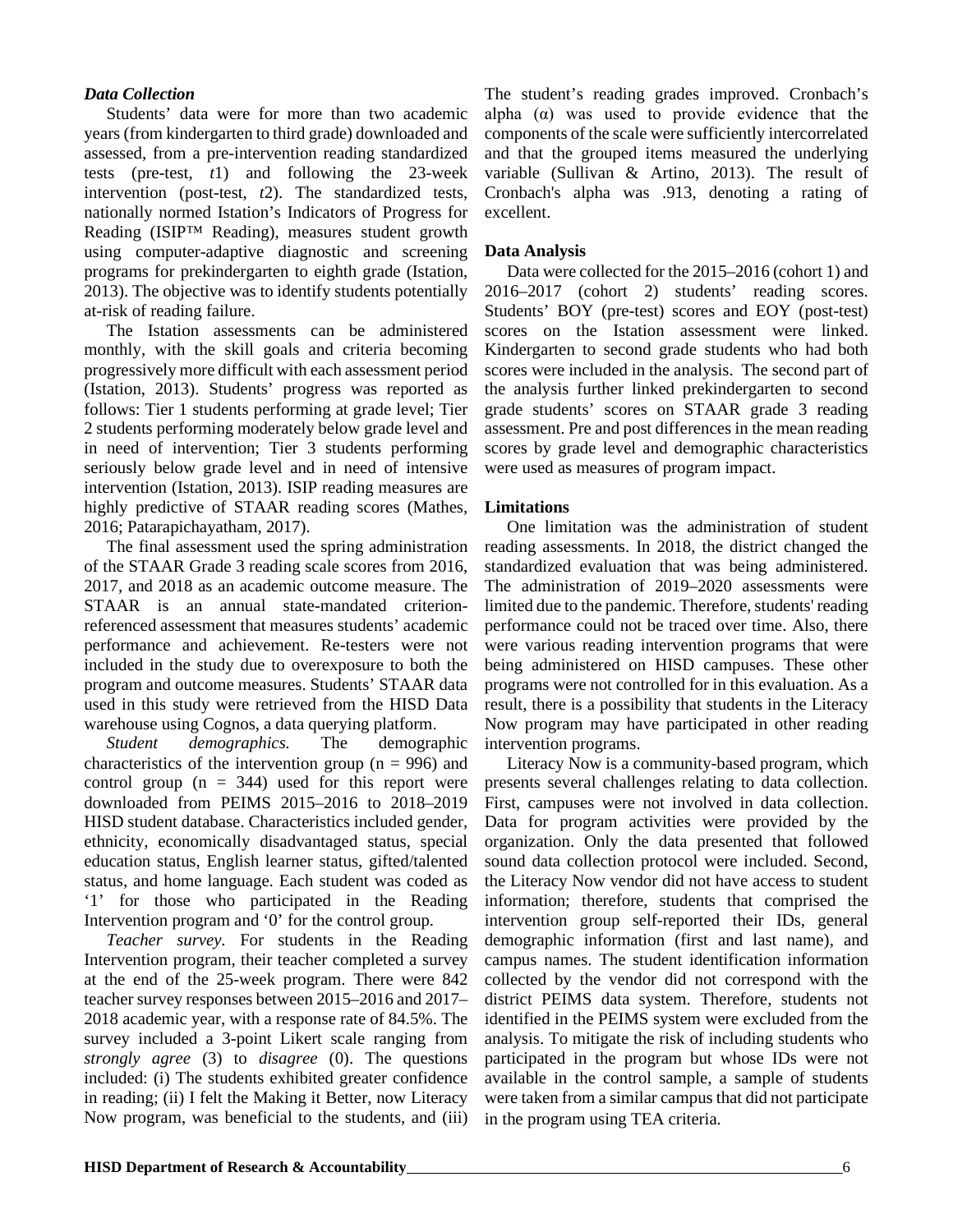#### **Results**

**What was the demographic and educational composition of students and campuses that participated in the Literacy Now program between 2015–2016 and 2018–2019?**

In 2007, the Literacy Now program was first delivered at one HISD campus, Walnut Bend Elementary. The Literacy Now program consists of several components (Reading Intervention, Parent Engagement Workshops, Book Distribution, Family Literacy Night, and monthly newsletters).

Over the years, there have been 18 additional HISD campuses that participated (see Figure 3). As of the 2019–2020 academic year, ten campuses participated in the Literacy Now program (see **Figure 3**). The average number of years in the program for campuses was 4.7. The campus that had the most years of participation in the program was Walnut Bend ( $n = 13$ ), followed by Piney Point ( $n = 9$ ) and Bruce ( $n = 9$ ) elementary.

Most students in the Reading Intervention program performed "seriously below grade level and in need of intensive intervention" or "moderately below grade level and in need of intervention" (Istation, 2013, p. 1). In cohort 1, of the 388 students who received the intervention, 68.0 percent ( $n = 264$ ) of students were at risk of reading failure, and 15.2 percent (n=59) were performing moderately below grade level and in need of intervention (see **Figure 4**). Similarly, in cohort 2, of the 290 students who received the intervention, 69.0% percent ( $n = 200$ ) performed seriously below grade level and 11.4 percent (n=33) were moderately below grade level.

Between 2015–2016 and 2018–2019, the average number of students in the Reading Intervention program from each campus was 91. The campuses with the highest number of students in the program included Red  $(12.6\%, n = 125)$ , Walnut Bend  $(12.6\%, n = 125)$ , Piney Point (11.7%.  $n = 117$ ), and Bruce (10.3%,  $n = 103$ ) (see **Figure 5**).

The demographic composition of the students who participated in the Literacy Now Reading Intervention program between 2015–2016 and 2018–2019 was predominately male, with 52.5 percent of the population being male compared to 47.5 percent being female (see **Table 1**, p.8). Students in the program predominately were at-risk (81.7%) and economically disadvantaged (84.3%). There was a small percentage of students who were gifted/talented (1.9%) and who identified as special needs (3.8%). The ethnic composition of the group was 43.7 percent Black and 43.8 percent Hispanic. Participants in the Reading Intervention program

Figure 3: HISD Campus' years of participation in program by current partnership status, 2007–2020





Figure 4: Students reading proficiency on Istation's Indicators of Progress (ISIP) assessment by cohort





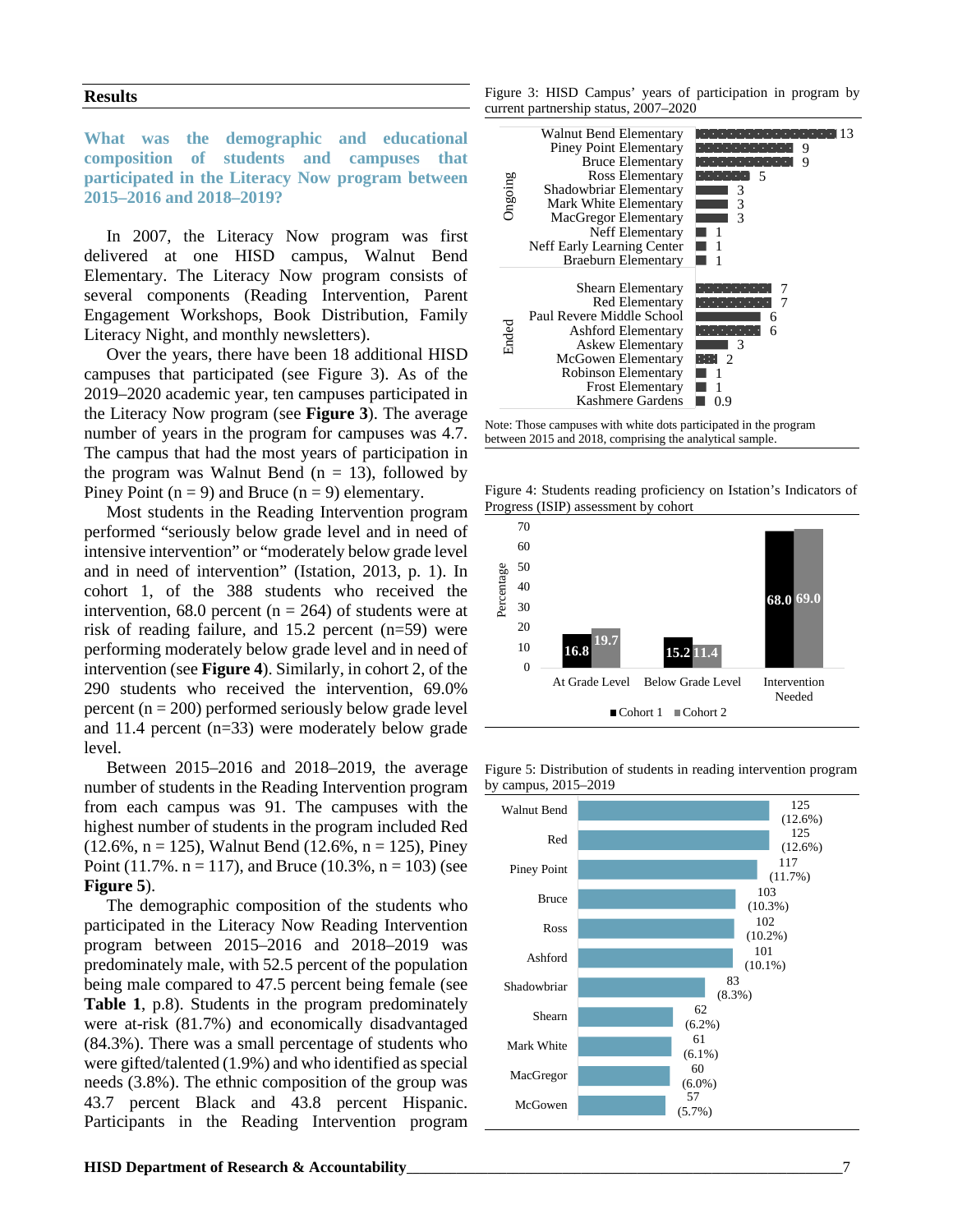identified their home language as English (69.0%), followed by Spanish (21.8%).

Analysis of student distribution by grade level showed that for the four cohorts who participated in the Literacy Now program between 2015–2016 and 2018– 2019, students were predominately in the first grade (see Table 1). There were 54.1 percent of students in first grade 1, followed by 30.5 percent kindergarten, and 15.4 percent were in the second grade.

When disaggregated by years in the program, 88.6 percent of students participated in the program for one year ( $n = 882$ ), and 10.8 percent participated in the program for two years (n = 108) (see **Table 2**). A small percentage of students were in the program for 3-years (0.6%). Of the 108 students that participated in the program for two years, 53.7 percent were in kindergarten and 46.3 percent were in grade one.

#### **What Literacy Now support services were provided to HISD campuses from the 2015–2016 to the 2018– 2019 academic year?**

The Literacy Now program provides several components (Reading Intervention, Parent Engagement Workshops, Book Distribution, Family Literacy Night, and monthly newsletters) to select HISD campuses between 2015–2016 to 2018–2019. For the book distribution, there was only campus-level data available for the 2016–2017 to 2018–2019 academic year. Based on descriptive analysis, there was a decrease in book distribution in 2018–2019 from the previous year (see **Figure 6**). In the 2017–2018 school year, the highest number of books was distributed to Walnut Bend ( $n =$ 463), Ross ( $n = 458$ ), and Shadowbriar ( $n=454$ ). In 2018–2019, the average number of books distributed was the same across campuses  $(M = 394)$ .

Literacy Now supported parents to encourage reading at home through Parent Workshops and Family Literacy Nights. Two Parent Workshops were offered each academic year: one in the fall and another in the spring. The highest average workshop attendance was from parents whose children attended Walnut Bend / Belmont Place Apartments ( $M = 20.8$ ), Red Elementary  $(M = 26.8)$ , Mark White Elementary  $(M = 17.0)$ , and MacGregor Elementary (M = 16.5) (see **Appendix A, Table A5**, p. 19). Participants at Belmont Place Apartments were parents and students who attended Walnut Bend Elementary. The highest attendance for Family Literacy Night was at Walnut Bend Elementary / Belmont Place Apartments, with an average attendance of 106.7 parents and students (see **Appendix A, Table A6**, p. 19). Belmont Place Apartments was the only location with a community-after-school program.

|           | Table 1: Demographic characteristics of reading intervention<br>program participants, 2015-2016 through 2018-2019 |     |      |
|-----------|-------------------------------------------------------------------------------------------------------------------|-----|------|
|           |                                                                                                                   | n   | %    |
| Grade     | Kindergarten                                                                                                      | 304 | 30.5 |
|           | Grade 1                                                                                                           | 539 | 54.1 |
|           | Grade 2                                                                                                           | 153 | 15.4 |
| Gender    | Female                                                                                                            | 473 | 47.5 |
|           | Male                                                                                                              | 523 | 52.5 |
| Ethnicity | Black                                                                                                             | 435 | 43.7 |
|           | $TT_{\text{max}}$                                                                                                 | 10< | 120  |

|                          | Male               | 523 | 52.5 |
|--------------------------|--------------------|-----|------|
| Ethnicity                | <b>Black</b>       | 435 | 43.7 |
|                          | Hispanic           | 436 | 43.8 |
|                          | Other              | 124 | 12.4 |
| Home Language            | Spanish            | 217 | 21.8 |
|                          | English            | 687 | 69.0 |
|                          | Other              | 92  | 9.2  |
| Economically             | No                 |     |      |
| Disadvantaged            |                    | 156 | 15.7 |
|                          | Yes                | 840 | 84.3 |
| At-Risk                  | No                 | 182 | 18.3 |
|                          | Yes                | 814 | 81.7 |
| Limited English          | No                 | 717 | 72.0 |
| Proficiency              | Yes                | 279 | 28.0 |
| English Learner          | No                 | 865 | 86.8 |
|                          | Yes                | 131 | 13.2 |
| Gifted/Talented          | No                 | 977 | 98.1 |
|                          | Yes                | 19  | 1.9  |
| <b>Special Education</b> | No                 | 958 | 96.2 |
|                          | Yes                | 38  | 3.8  |
| $0.015$ $0.010$ DDB $10$ | х.<br>$\mathbf{r}$ | -   |      |

Source: 2015–2019 PEIMS student databases. Percentages may not total 100 due to rounding. N=996 students.

Table 2. Number of students in each grade who participated in the program by years in the program, 2015–2016 through 2018–2019

| Years in<br>program | KG  |      | Grade 1 |      | Grade 2 |      | Total |      |
|---------------------|-----|------|---------|------|---------|------|-------|------|
|                     | n   | $\%$ | n       | $\%$ | n       | $\%$ | n     | $\%$ |
|                     | 245 | 80.6 | 484     | 89.8 | 153     | 100  | 882   | 88.6 |
| 2                   | 58  | 19.1 | 50      | 9.3  |         |      | 108   | 10.8 |
|                     |     | 03   | 5       | 0.9  |         |      | h     | 0.6  |

Figure 6: Total book distribution by campus, 2015–2016 through 2018–2019

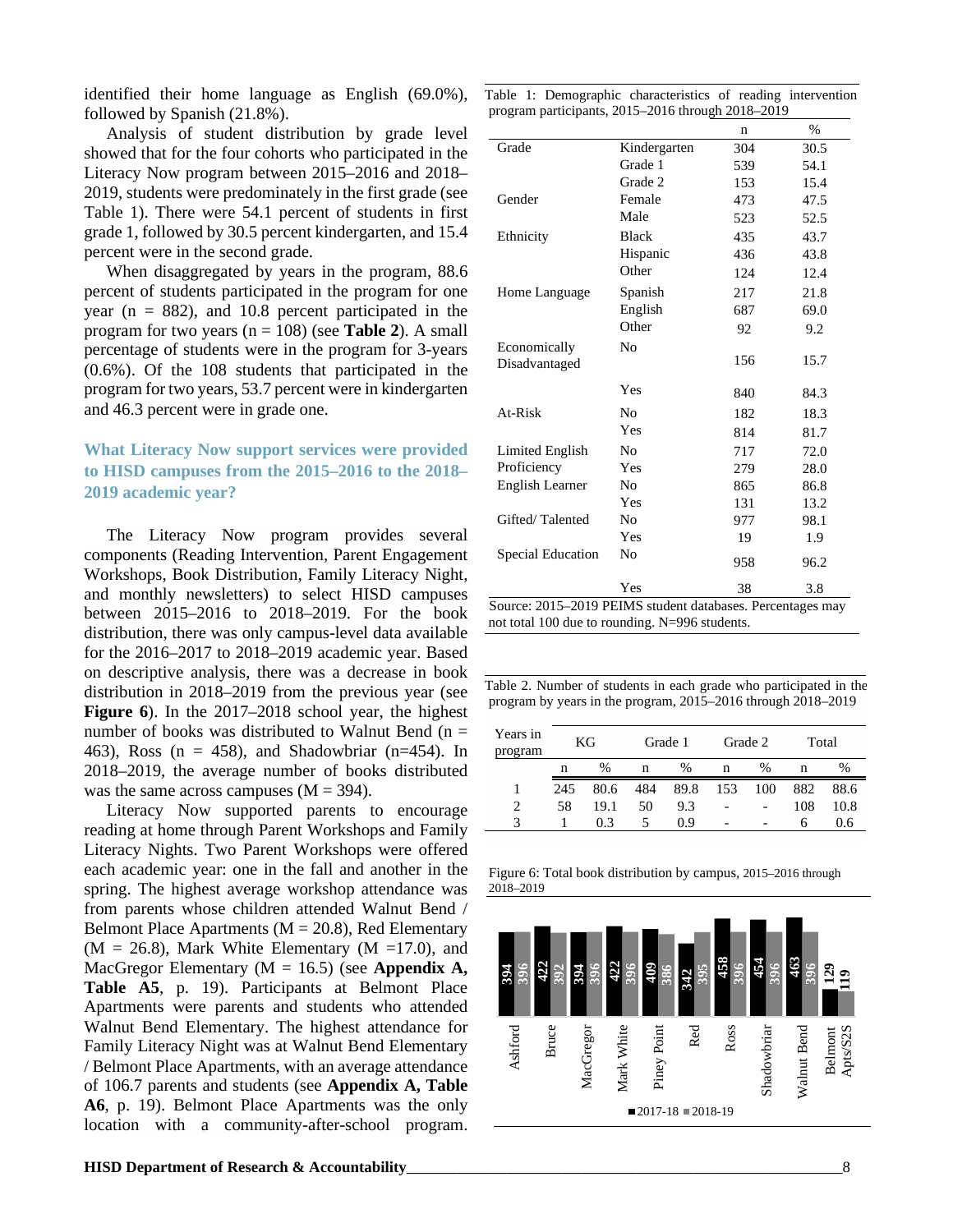#### **What were teachers' observation of student's progress in the Reading Intervention program from the 2015–2016 to the 2018–2019 academic year?**

Teachers' mean ratings of observed improvements in student performance once they completed the Reading Intervention program is displayed in **Table 3**. The highest mean rating across grade levels was for teachers reporting that they felt that the intervention program was beneficial to their students. Teachers' observations of the program being beneficial had a mean rating of 2.69 for kindergarten students, 2.66 for second grade, and 2.53 for first grade.

 Mean ratings for greater confidence in reading were higher for second-grade students (2.54), followed by kindergarten (2.49), and then first grade students (2.40) (see Table 3). Teachers agreed that there were improvements in the students' grades after completing the intervention. There was a mean rating of 2.57 for kindergarten, 2.50 for second grade, and 2.47 for first grade students.

There was a strong statistically significant association between teacher observation that students exhibited greater confidence in reading and teachers' feelings that the intervention was beneficial to the students  $(r = .85)$  (see **Table 4**). There was also a statistically significant association between teachers reporting that students' reading grades improved with increased confidence in reading, and that the program was beneficial to the students  $(r = .75)$ .

There was a weak negative (downhill sloping) linear relationship between being in the program for one year or more than one year (see Table 4). There was a weak negative association between years in the program with students exhibiting increased confidence  $(r = -.20)$ , the program being beneficial to students  $(r = -17)$ , and improvement in reading grades  $(r = -.19)$ . The longer a student participated in the program, the weaker the association between years of participation and teachers' observations of students' confidence, benefits, or reading improvements.

#### **How did the performance of kindergarten to second grade students in the Reading Intervention program compare with their campus grade level peers on the Istation reading assessment?**

A paired sample t-test was conducted comparing the pre-and post-academic performance for each grade level (kindergarten, grade 1, and grade 2) (see **Appendix A, Table A7** for cohort 1 and **Table A8** for cohort 2, p. 20). In both cohort 1 and cohort 2, there were significant differences between the pre-and post-test mean

Table 3: Mean rating of teacher perception of reading intervention program on students, teacher post-program survey responses 2015– 2018

|              |                                            | N   | Mean | S.D. |
|--------------|--------------------------------------------|-----|------|------|
| Kindergarten | Q1. Increased<br>confidence                | 254 | 2.49 | 0.80 |
|              | Q2. Beneficial to<br>students              | 254 | 2.69 | 0.78 |
|              | Q3. Reading grades<br>improved             | 254 | 2.57 | 0.82 |
|              | Q1. Increased<br>confidence                | 468 | 2.40 | 0.85 |
| Grade 1      | Q2. Beneficial to<br>students              | 469 | 2.53 | 0.80 |
|              | Q3. Reading grades<br>improved             | 470 | 2.47 | 0.86 |
|              | O1. Increased<br>confidence                | 120 | 2.54 | 0.78 |
| Grade 2      | O <sub>2</sub> . Beneficial to<br>students | 120 | 2.66 | 0.73 |
|              | Q3. Reading grades<br>improved             | 120 | 2.50 | 0.88 |

Note: Teacher survey questions: Q1.The students exhibited greater confidence in reading. Q2. I felt the Making it Better Reading Intervention program was beneficial to the students. Q3. The student's reading grades improved.

| Table 4: Correlation of teacher perception of student performance |
|-------------------------------------------------------------------|
| after reading intervention program, 2015–2018                     |

|                                | Ol        | 92                                  | U3   |      |
|--------------------------------|-----------|-------------------------------------|------|------|
| O1. Increased confidence       | 1.00      |                                     |      |      |
| Q2. Beneficial to students     | $.845***$ | 1.00                                |      |      |
| Q3. Reading grades<br>improved | $.747***$ | $.748***$                           | 1.00 |      |
| Q4. Years in Program           |           | $-195^{**}$ $-172^{**}$ $-185^{**}$ |      | 1.00 |

proficiency scored in reading in the intervention group for kindergarten and first grade at the .01 level. In cohort 1, kindergarten students' pre-test results ( $M = 173.5$ ,  $S.D. = 13.7$  and post-test results (M = 186.3, S.D. = 12.4) indicated that participation in the intervention resulted in an improvement in the mean reading proficiency,  $t(44) = 6.5$ ,  $p < .001$  (see Appendix A, Table A7, p. 20). Similarly, kindergarten students in cohort 2 showed a significant increase in the mean reading proficiency score by the end of the intervention  $(M =$  $185.2$ , S.D.  $= 13.2$ ) compared to students' scores prior to starting the intervention ( $M = 168.9$ , S.D. = 14.6), t(37)  $= 6.6, p = 0.00$  (see Appendix A, Table A8, p. 20). The post-test score for both cohorts is slightly lower than the grade-level expected score (>200) (Istation 2013).

For first-grade students in cohort 1, results from the pre-test ( $M = 187.6$ , S.D. = 10.9) and post-test ( $M =$ 201.9, S.D.  $= 21.5$ ) indicated that participation in the intervention resulted in an improvement in the mean reading proficiency,  $t(96) = 7.2$ ,  $p = .000$  (see Appendix A, Table A7, p. 20). Comparably, first-grade students in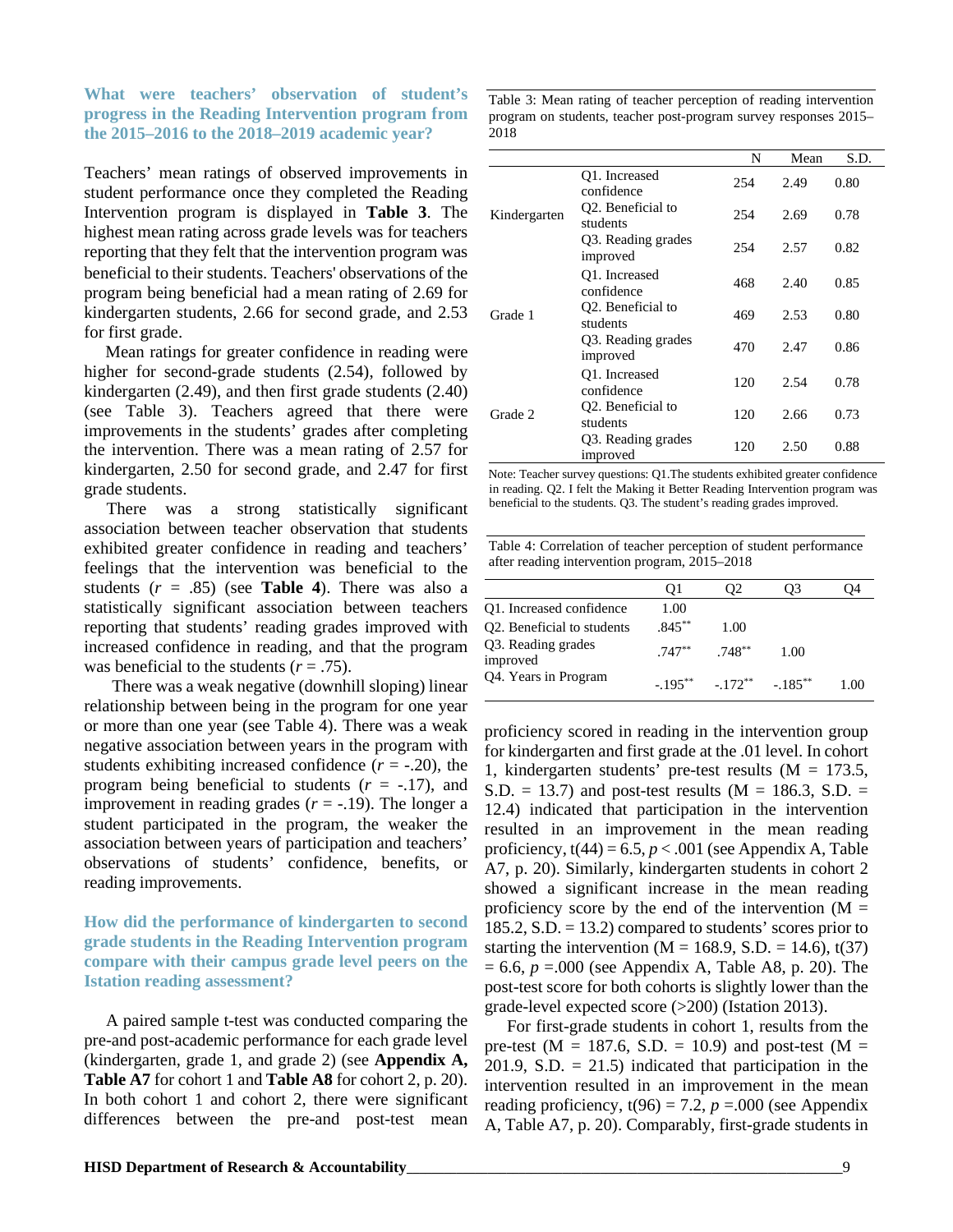cohort 2 showed a significant increase in the mean reading proficiency score at the end of the intervention  $(M = 215.7, S.D. = 93.5)$  compared to students' scores prior to starting the intervention ( $M = 196.7$ , S.D. = 46.3),  $t(87) = 3.5$ ,  $p = .001$  (see Appendix A, Table A8, p. 20). The post-test score for both cohorts was slightly lower than the grade-level expected score (>221) (Istation, 2013).

For second grade students in cohort 1, results from the pre-test ( $M = 208.7$ , S.D. = 11.5) and post-test ( $M =$ 226.8, S.D.  $= 12.3$ ) indicated that participation in the intervention resulted in an improvement in the mean reading proficiency,  $t(47) = 9.5$ ,  $p = .000$  (see Appendix A, Table A7, p. 20). However, second grade students in cohort 2 did not show a significant increase in the mean reading proficiency score at the end of the intervention  $(M = 211.5, S.D. = 21.2)$  compared to students' scores prior to starting the intervention ( $M = 203.1$ , S.D. = 10.2), t(18) = 1.6, *p* = .122 (see Appendix A, Table A8, p. 20). The post-test score for both cohorts was lower than the grade-level expected score  $(>238)$  (Istation 2013).

Based on these results, though not reading at grade level, students in both cohorts that were in kindergarten and first grade who participated in the reading intervention benefitted more from the program. To test this conclusion the pre- and post-means for students in the intervention were compared to the pre-and postmeans for those that were not in the intervention.

Post-hoc analysis of pair-wise group comparisons indicated that, across cohorts, first-grade students who participated in the Reading Intervention program performed better than their peers who did not (see **Figure 7** and **Figure 8**). In cohort 1, first-grade students who participated in the reading intervention program showed a statistically significant increase in mean proficiency reading score ( $M = 14.3$ , S.E. = 7.2) (see Figure 7). While their grade-level peers who did not participate in the intervention also showed a significant increase in mean proficiency reading score ( $M = 13.5$ ,  $S.E. = 4.2$ ), it was lower than that of their peers who received the intervention (see Figure 7).

For cohort 2, there was also an observed difference between first-grade students who participated in the reading intervention program and those who did not (see Figure 8). First-grade students who participated in the Reading Intervention program showed an increase in mean proficiency reading score ( $M = 19.1$ , S.E = 5.4) (see Figure 8). Their grade-level peers who did not participate in the program also showed a significant increase in mean proficiency reading score ( $M = 13.9$ ,  $S.E = 1.2$ ) (see Figure 8). However, it was lower than that of their peers who received the intervention.

Figure 7: Reading proficiency rate for cohort 1 by grade level, 2015–2016



Figure 8: Reading proficiency rate for cohort 2 by grade level, 2016–2017



**What were the differences in reading performance between the students in the Reading Intervention program and their peers when demographic characteristics are taken into consideration?** 

When disaggregated further by demographic characteristics, there was a greater increase in percentage points in the number of students at grade level on Istation's Indicators of Progress (ISIP) assessment for English learners, economically disadvantaged, or Black students compared to their peers who did not receive the intervention (see **Appendix A**, **Table A9** for cohort 1 and **Table A10** for cohort 2, p. 21).

The largest increase in the number of students that were at grade level was among ELs for both cohorts (see **Figure 9** and **Figure 10**). In cohort 1, the number of ELs that were at grade level increased by 56.1 percentage points from the pre-test (2.4%) to the post-test (58.5%) (see Figure 9). This was higher than the 44.5 percentage points increase for ELs not in the intervention, from pretest  $(11.1\%)$  to post-test  $(55.6\%).$ 

In cohort 2, the number of ELs that were at grade level increased by 2.5 percentage points from the pre-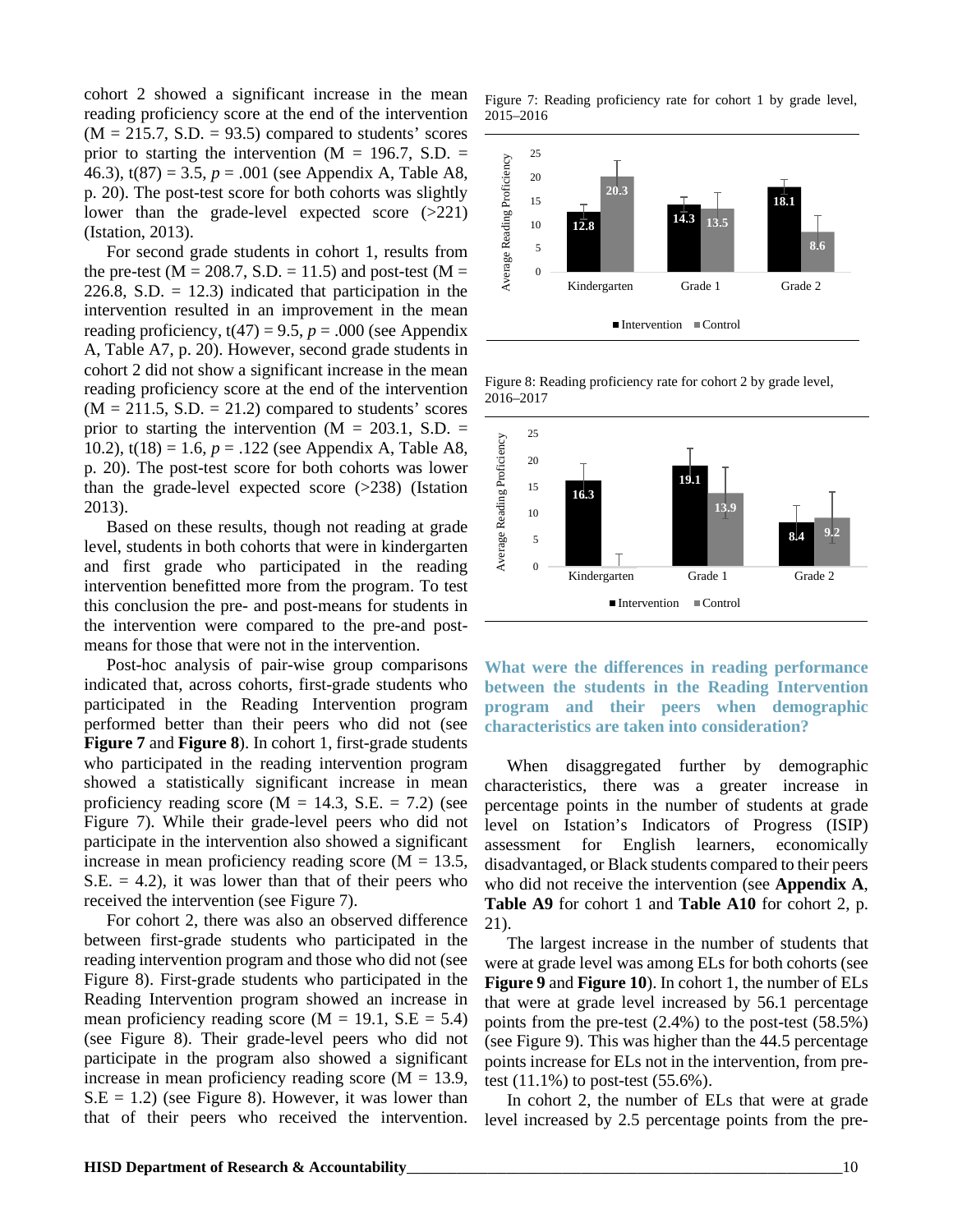test (10%) to the post-test (12.5%) (see Figure 10). The number of EL students who did not participate in the intervention that were at grade level did not increase from the pre-test  $(17.6%)$  to the post-test  $(17.6%)$  (see Figure 10).

For Black students in cohort 1, the number of Reading Intervention program participants that were at grade level increased by 42.5 percentage points from the pre-test (3.0%) to the post-test (45.5%) (see Figure 9). While the number of Black students who did not participate in the intervention that were at grade level increased by 32.3 percentage points from the pre-test  $(26.5\%)$  to the post-test  $(58.8\%)$  (see Figure 9).

In cohort 2, the increase in reading performance between Black students who participated in the Reading Intervention program and their peers was on par. The number of Black students who participated in the Reading Intervention program that was at grade level increased by 2.7 percentage points from the pre-test (4.2%) to the post-test (6.9%) (see Figure 10). Likewise, the number of Black students who did not participate in the intervention that were at grade level increased by 2.0 percentage points from the pre-test (31.3%) to the posttest (33.3%) (see Figure 10).

The difference in the pre-test (4.3%) and post-test (50.0%) results for economically disadvantaged students, in cohort 1, showed a 45.7 percentage points increase in the number of students that were reading at grade level (see Figure 9). There was a 28.2 percentage points increase from pre-test (29.8%) to post-test (58.0%) for their peers who did not receive the intervention.

For cohort 2, there was a 1.6 percentage-point increase in the number of economically disadvantaged students reading at grade level from pre-test (7.3%) to post-test (8.9%) compared to a 3.7 percentage points decrease for those who did not receive the intervention from the pre-test  $(33.8\%)$  to the post-test  $(30.1\%)$  (see Appendix A, Table A10, p. 21).

Hispanic students who participated in the intervention did not outperform their peers in both cohorts, they showed a higher increase in percentage points in cohort 1 (see Figure 9) and no change in cohort 2 (see Figure 10). The number of Hispanic students who participated in the Reading Intervention program that was at grade level increased by 53.6 percentage points from the pre-test  $(5.6\%)$  to the post-test  $(59.2\%)$  (see Figure 9). However, the number of Hispanic students who did not participate in the intervention that were at grade level increased by 23.0 percentage points from the pre-test (32.2%) to the post-test (55.2%) (see Figure 10).

Figure 9: Percentage of students at grade level on Istation's Indicators of Progress (ISIP) assessment for cohort 1 by demographics, 2015–2016



Figure 10: Percentage of students at grade level on Istation's Indicators of Progress (ISIP) assessment for cohort 2 by demographics, 2016–2017



#### **What was the longitudinal effect of the Literacy Now program on the STAAR Reading performance of HISD third grade students?**

Independent sample t-tests were conducted to test the efficacy of the reading intervention program in helping to create proficient readers by the end of grade 3 (see **Appendix A, Table A11**, p. 22). Overall, when examined by grade-level, the analysis found that students did not show significant long-term benefit from the reading intervention program once they got to grade three based on STAAR reading results. The test was found to be statistically significant  $[t(269) = -3.23, p <$ .001]. The effect size  $(d = .39)$  was found to meet Cohen's (1988) convention for a small but substantively important effect in education. The Reading Intervention program had a small effect on students' grade 3 reading performance.

For cohort 1, the results indicated that the reading performance of third-grade students in the Reading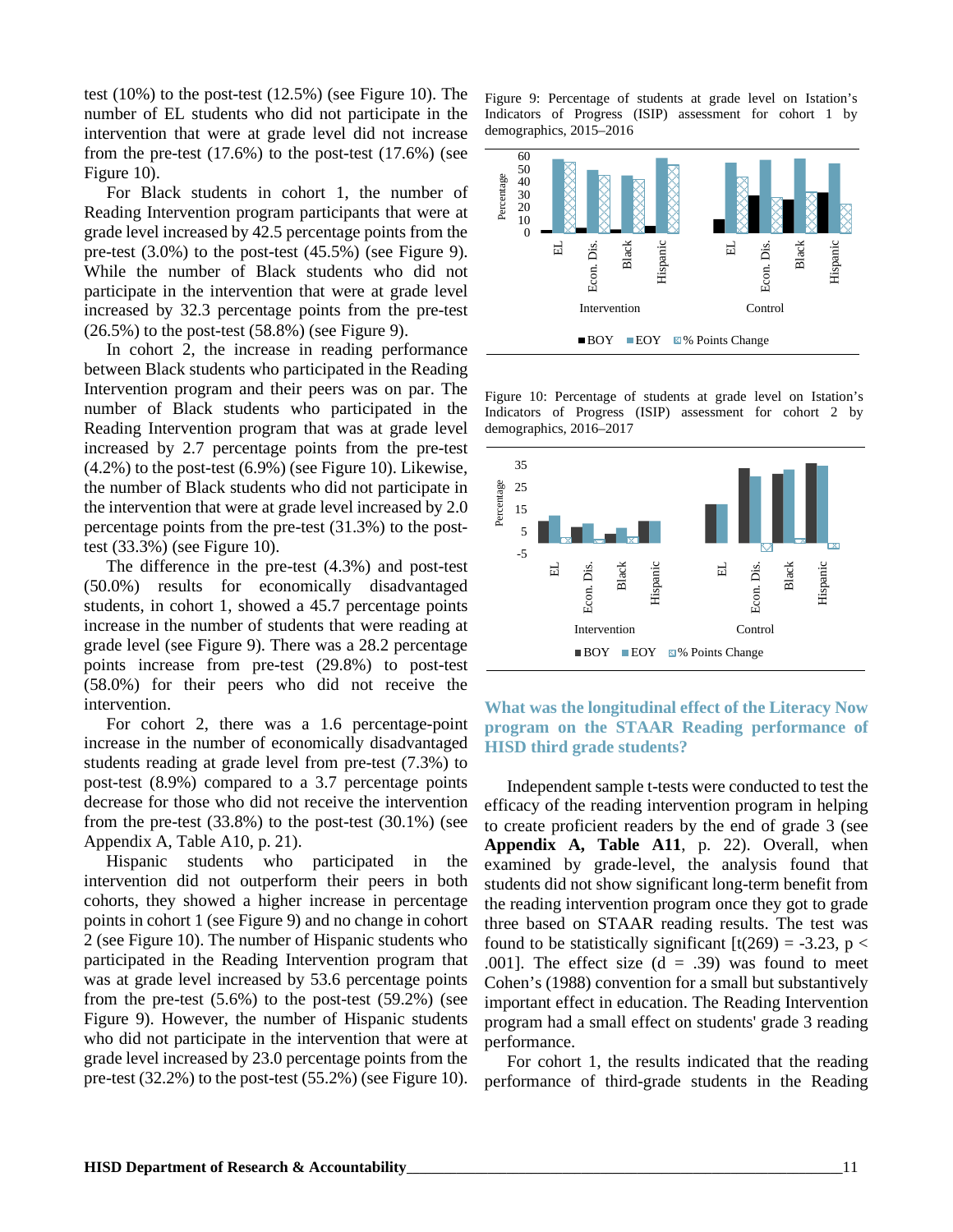Intervention program component ( $M = 4662.1$ , S.D. = 796.9) was lower than students who did not participate in the reading intervention program ( $M = 4979.7$ , S.D.  $=$ 819.9). However, for cohort 2 there was no significant effect on the third-grade reading performance,  $t(149) =$ 1.2,  $p = .306$ , despite students who participated in the reading intervention attaining higher grade 3 reading proficiency scores ( $M = 5032.7$ , S.D. = 759.2) than those who did not participate in the program  $(M = 4876.9, S.D.$  $= 801.7$ ).

Analysis by grade level showed that of the three grades (kindergarten to grade 2) in cohort 1, there was a significant effect for kindergarten students that participated in the reading intervention program. The test was statistically significant  $[t(69) = -2.5, p < .015]$ , and the effect size was small  $(d = .39)$  (see **Appendix A**, **Table A12**, p. 22). Though the difference between the scores for each group was significant, the third-grade reading performance was lower for kindergarten students who participated in the Reading Intervention program ( $M = 5236.7$ , S.D. = 622.7) than for students who did not participate in the reading intervention program (M = 5591.5, S.D. = 564.2) (see **Figure 11**).

Cohort 2 included only first-grade and second-grade students who wrote the STAAR grade 3 reading assessment during the period under study (see **Appendix A, Table A13**, p. 22). Students who participated in the Reading Intervention program attained lower grade 3 reading proficiency scores (*M* = 3859.3, *S.D.* = 337.7) than those who did not participate in the program  $(M =$ 4212.9, S.D. = 467.1) (see **Figure 12**). There was not a significant effect on third grade reading performance for this cohort,  $[t(49) = -1.2, p = .241]$  (see Appendix A, Table A13, p. 22).

**How did students in the Reading Intervention program compare with their campus grade level peers on the STAAR grade 3 reading assessment when demographics are taken into consideration?**

Although analyses of the overall third grade reading performance found that the Reading Intervention program did not have a significant effect, certain grades and demographic groups showed moderate benefits from program participation. Further analyses were conducted to examine the difference in third grade reading performance by demographic characteristics (see **Appendix A**, **Table A14** for cohort 1 and **Table A15** for cohort 2, p. 22).

The results for cohort 1 showed that for economically disadvantaged students, there was a statistically significant difference between the mean reading performance of those students who participated in the

Figure 11: Average proficiency rate on STAAR grade 3 reading for cohort 1 by grade level, 2015–2016



Figure 12: Average proficiency rate on STAAR grade 3 reading for cohort 2 by grade level, 2016–2017



Reading Intervention program and those who did not  $[t(240) = -3.17, p = .002]$  (see Appendix A, Table A14, p. 22). The results indicated that the reading performance of economically disadvantaged students in third grade in the Reading Intervention program  $(M =$ 4761.2, S.D.  $= 786.1$ ) was higher than students who did not participate in the reading intervention program  $(M =$  $4709.6$ , S.D.  $= 790.6$ ).

For Black students in cohort 2, there was a statistically significant difference  $[t(240) = 3.42, p =$ .001] between the mean reading performance of those students who participated in the Reading Intervention program and those who did not (see Appendix A, Table A15, p. 22). The results indicated that Black students in the Reading Intervention program ( $M = 5064.9$ , S.D. = 767.4) had a higher third grade reading performance than students who did not participate in the reading intervention program ( $M = 4434.7.6$ , S.D. = 727.5). The effect of the reading intervention program for Black students was large  $(d = .84)$ .

A campus-level analysis was conducted for seven of the ten campuses involved in the Reading Intervention program during the period under study (2015–2017).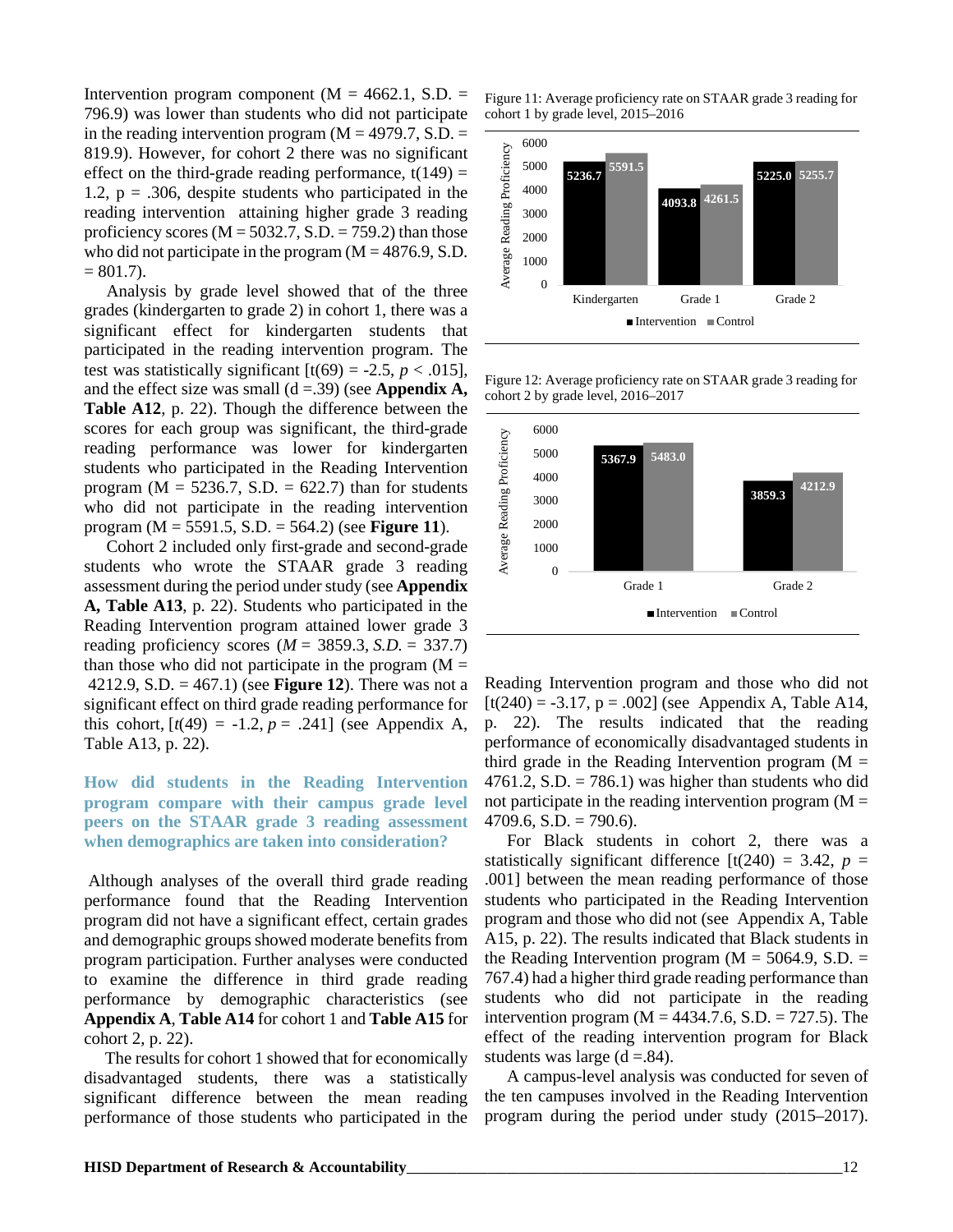



Except for Walnut Bend Elementary, students participated in the Reading Intervention program twice a week. Students at Walnut Bend Elementary participated in the program four times a week.

Across cohorts, a higher percentage of students at Piney Point, Red, and Walnut Bend were at or above 'Approaches' grade level standard on the STAAR Grade 3 reading assessment. Piney Point Elementary had the highest number of students who participated in the reading intervention that were at or above 'Approaches' grade level standard on the STAAR reading assessment, with 50 percent of students in cohort 1 and 64 percent of students in cohort 2 (see **Figure 13**).

Both cohorts at Red Elementary and Walnut Bend Elementary also had a high percentage of students of students who participated in the intervention that were at or above 'Approaches' grade level standard on the STAAR reading assessment. At Red Elementary, 55 percent of students in cohort 1 and 47 percent of students in cohort 2 were at or above 'Approaches' grade level standard on the STAAR reading assessment (see Figure

Figure 13: Percentage of reding intervention students that were at or above STAAR grade 3 'approaches' grade level benchmark, 2016, 2017, 2018



13). Similarly, at Walnut Bend Elementary, 52 percent of students in cohort 1 and 50 percent of students in cohort 2 were at or above 'Approaches' grade level standard on the STAAR reading assessment.

For five of the seven campuses that participated in the Reading Intervention program students in the intervention reading performance were within 15 percentages points of their campus peers (see **Appendix A, Table A16**, p. 23). The difference in 3-year mean percentage of students who met at or above 'Approaches' reading level benchmark on the STAAR grade 3 reading was within 15 percentage points of the 3-year mean for their campus peers at Piney Point (6%), Walnut Bend (10%), Ross (11%), Bruce (15%), and McGowen (15%) (see **Figure 14**).

#### **Discussion**

The Literacy Now program has been implemented at nineteen HISD schools since 2007. The program incorporates activities for students, parents, and the community that are aimed at improving student reading. The cornerstone of the Literacy Now program is the Reading Intervention program, which targets lowperforming readers from kindergarten to second grade. The Reading Intervention program is tailored to meet the student's individual needs through a low student-to-tutor ratio built on partnerships with parents and the wider community. The goal is to create proficient readers by the end of third grade (Literacy Now, 2019).

The Literacy Now early intervention program focused on several key elements for the implementation of effective reading intervention for young learners. These elements included (i) use of evidence-based curriculum and instructional materials for use in early intervention; (ii) scheduling time for intervention; (iii) selecting, training, and supporting interventionists; and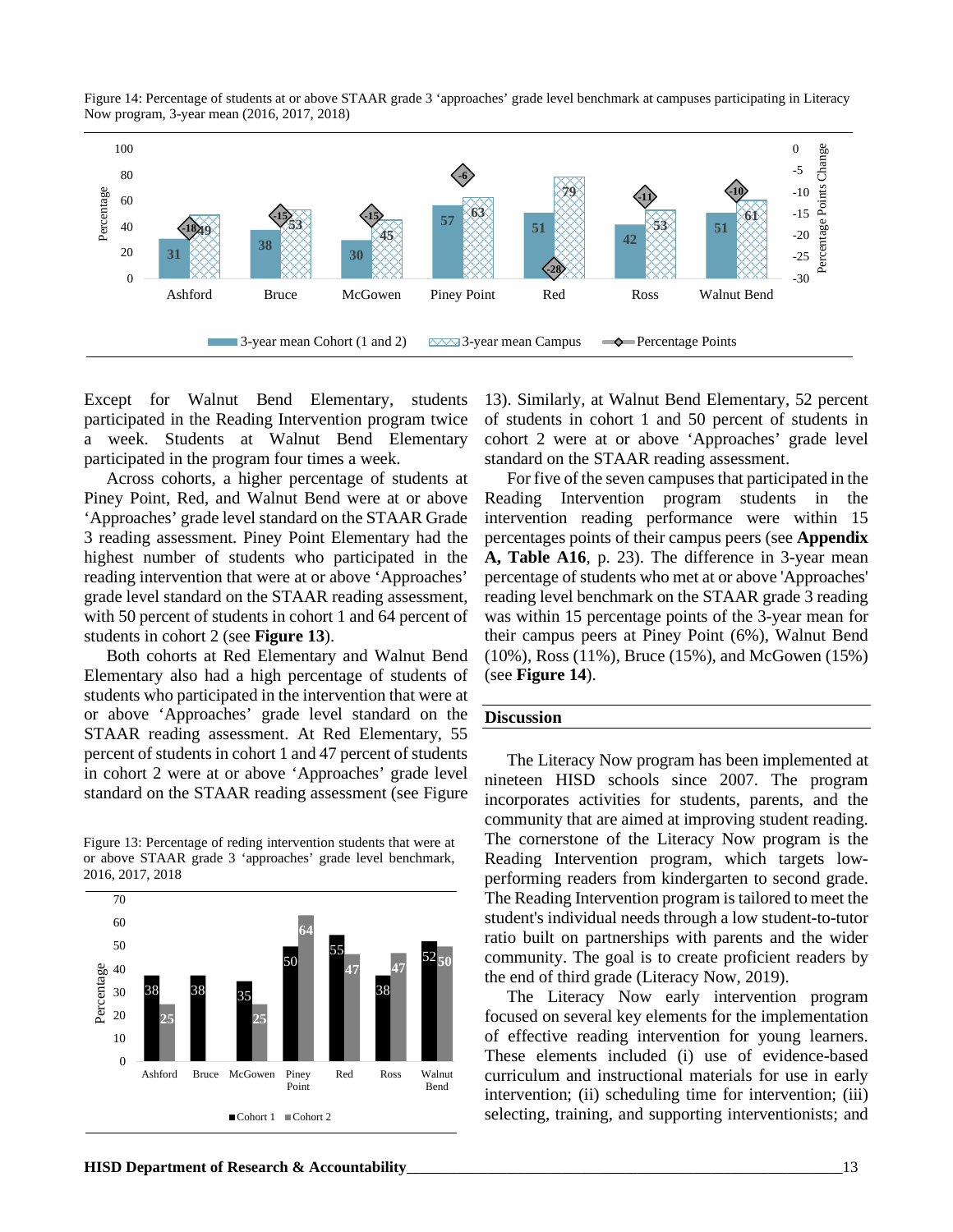(iv) locating space and maintaining open communications among interventionists, teachers, and parents (Foorman, Lee, & Smith, 2020).

The program also incorporated several key elements to engage parents and the community by offering Parent Workshops and Family Literacy Night at several campuses and within the community. Those campuses with the highest mean number of parents participating in the Parent Workshops included Red Elementary ( $M =$ 26.8), Mark White ( $M = 17.0$ ), and MacGregor ( $M = 17.0$ ) 16.5).

Family Literacy Night participation was high for Belmont Apartments, with an average attendance of 106.7 parents and students, and Shadowbriar Elementary, with an average attendance of 99 parents and students. Participants at Belmont Apartments were parents and students who attended Walnut Bend elementary. At these events, students and parents received books to support reading at home.

However, there was a lack of cohesiveness across data collection for the various components of the program and student performance, making it challenging to measure the program's effectiveness based on the level of participation in each activity. This lack of cohesiveness across program components limited the capacity of the program to ensure adherence to the level of fidelity needed for successful program implementation.

As pointed out by Foorman, Lee, and Smith (2020), these additional elements (parent support, small group size, evidence-based curriculum) are important aspects that are critical to the successful implementation of early literacy intervention. It is necessary to ensure that students have received research-based interventions implemented with high levels of fidelity to assess the effectiveness of the intervention (Austin, Vaughn, & McClelland, 2017).

In terms of the Reading Intervention program, data were collected from the teachers of students who participated in the program. The results of the postprogram survey administered to teachers revealed that instructors observed that students displayed greater confidence in reading after participation in the program. Across grade levels, teachers reported that the program was beneficial for students. The highest mean rating, on a 3.0 scale, was for kindergarten students ( $M = 2.69$ ), followed by second grade ( $M = 2.66$ ), and first grade (M  $= 2.53$ ).

The evaluation found that for both cohorts of kindergarten and grade 1 students who participated in the Reading Intervention program, there was a significant difference between the pre-and post-test scores for the average rate of proficiency in reading.

However, when compared to students who did not participate in the Reading Intervention program, students in grade 1 showed a higher mean difference across cohorts.

The evaluation found that certain demographic groups responded better to the reading intervention. The pre-test and post-test results for students who were English learners, economically disadvantaged, or Black indicated that participation in the intervention resulted in an improvement in the mean reading proficiency. The largest average increase was among EL students for both cohorts. Pull-out interventions have been found to have transformative effects on students' reading performance, especially in high-poverty schools and among English learners (Everson & Bussey, 2013).

A campus-level analysis was conducted to examine the third-grade reading performance of students who participated in the Reading Intervention program. It was found that campuses involved in the Literacy Now program, apart from Piney Point, had fewer students who performed at or above the 'Approaches' grade level standard on STAAR grade 3 reading assessment compared to their campus-level peers.

There was a fifteen mean percentage points difference between the number of students who were at or above the 'Approaches' grade level standard on STAAR grade 3 reading assessment compared to their campus-level peers at several campuses. These campuses included: Piney Point (6%), Walnut Bend (10%), Ross (11%), Bruce (15%), and McGowen (15%).

Students who participated in the Literacy Now Reading Intervention program have shown pre-and posttest improvements. A significant goal of an intervention is to accelerate student progress to reduce the gap between students' current reading level and grade-level expectations (Vaughn, Denton, & Fletcher, 2010). However, caution should be taken when interpreting the findings of this evaluation since it was not feasible to identify the interaction between the components of the Literacy Now program (Reading Intervention, Parent Engagement Workshops, Book Distribution, Family Literacy Night, and monthly newsletters) offered to HISD students and the fidelity of the intervention to accelerate reading performance.

Since the period under study, Literacy Now has made several changes to the program. One of which is the integration of the Collaborative Classroom SIPPS (Systematic Instruction in Phonological Awareness, Phonics, and Sight Words) curriculum with the Neuhaus Reading Readiness program. SIPPS is a research-based foundational skills program proven to help both new and struggling readers build skills and confidence for fluent and independent reading (Literacy Now, 2020). Literacy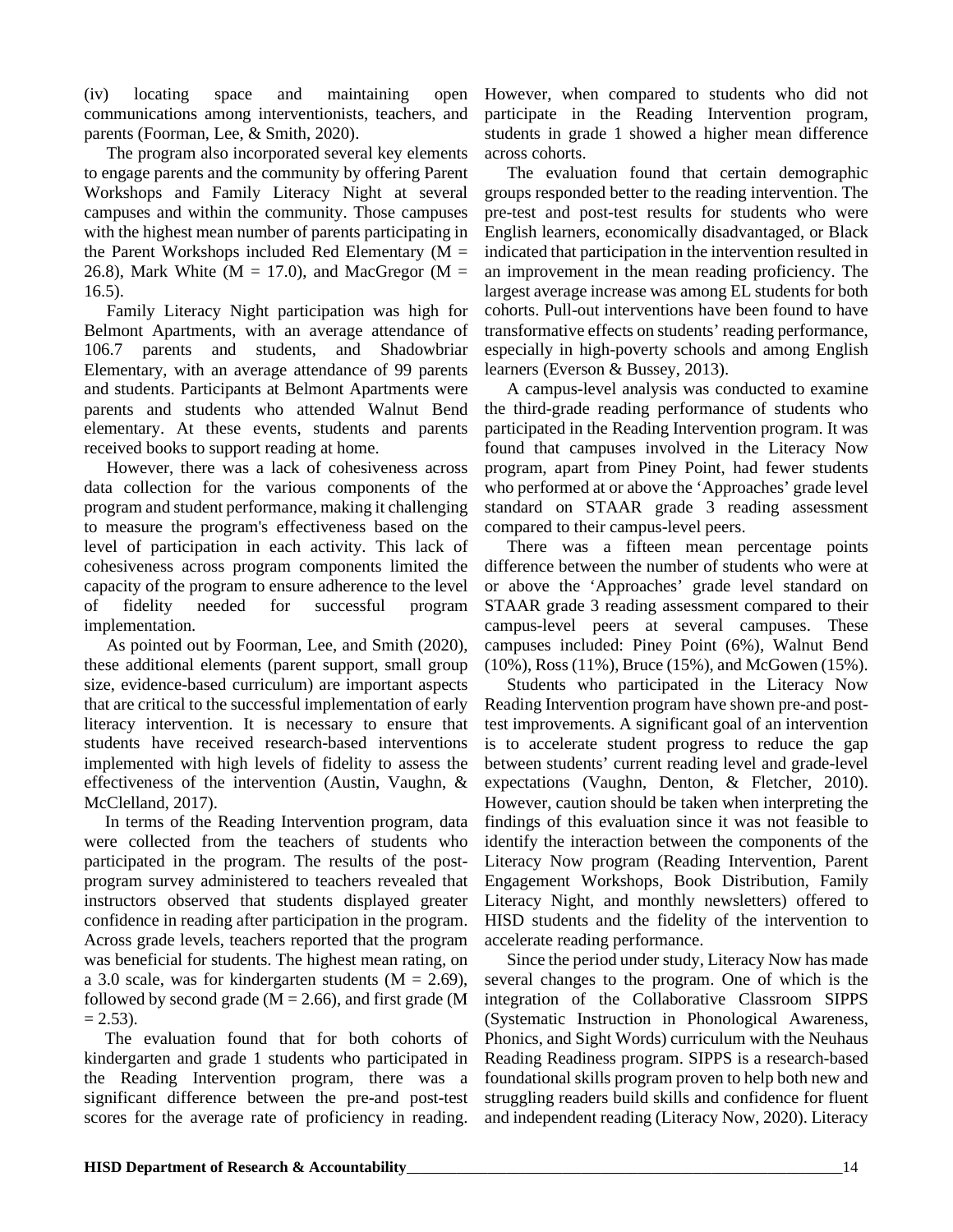Now Interventionists are trained on SIPPS and Neuhaus Reading Readiness. Additionally, Literacy Now has started the process of implementing some of the recommendations from this evaluation relating to data collection, assessment, and fidelity. Therefore, it would be beneficial to further examine the impact of the program on the long-term reading performance of HISD kindergarten to grade three students.

#### **References**

- Austin, C. R., Vaughn, S., & McClelland, A. M. (2017). Intensive reading interventions for inadequate responders in grades K–3: A synthesis. *Learning Disability Quarterly*, *40*(4), 191-210.
- Austin, P. C. (2009a). Balance diagnostics for comparing the distribution of baseline covariates between treatment groups in propensity‐score matched samples. *Statistics in medicine*, 28(25), 3083-3107.
- Austin, P. C. (2009b). Using the standardized difference to compare the prevalence of a binary variable between two groups in observational research. *Communications in statistics-simulation and computation*, 38(6), 1228-1234.
- Baker, D. L., & Kosty, D. (2012, February). Effect of learning opportunities on the reading performance in Spanish of first grade English learners. In Pacific Coast Research Conference, San Diego, CA.
- Carnoy, M., & Garcia, E. (2017). *Five Key Trends in US Student Performance: Progress by Blacks and Hispanics, the Takeoff of Asians, the Stall of Non-English Speakers, the Persistence of Socioeconomic Gaps, and the Damaging Effect of Highly Segregated Schools*. Economic Policy Institute.
- Cohen, J. (1988). *Statistical Power Analysis for the Behavioral Sciences*. 2nd ed. Hillsdale, NJ: Lawrence Erlbaum Associates, Publishers.
- Collaborative Classroom. (2020). *SIPPS: Accelerative Foundational Skills Instruction*. Retrieved from [https://www.collaborativeclassroom.org/programs/sip](https://www.collaborativeclassroom.org/programs/sipps/) [ps/.](https://www.collaborativeclassroom.org/programs/sipps/)
- Connor, C. M., Alberto, P. A., Compton, D. L., & O'Connor, R. E. (2014). Improving Reading Outcomes for Students with or at Risk for Reading Disabilities: A Synthesis of the Contributions from the Institute of Education Sciences Research Centers. NCSER 2014- 3000. National Center for Special Education Research.
- Everson, S. T., & Bussey, L. H. (2013). Educational leadership for social justice: Enhancing the ethical dimension of educational leadership. Journal of Catholic Education, 11(2), 4.176- 187.
- Harpine, E. C., & Pazda, A. (2019). Is Group-Centered Better than Classroom Instruction for Teaching

Reading? The Need for a Group-Centered Approach. Testing Two Group Methods. In A*fter-School Programming and Intrinsic Motivation* (pp. 29–47). Springer, Cham.

- Helf, S. (2017). Identifying and Supporting Beginning Readers Identified At-Risk in Kindergarten. *The Career Development Quarterly*, 62, 44-55.
- Hernandez, Donald J. (2012). Double Jeopardy: How Third Grade Reading Skills and Poverty Influence High School Graduation. Baltimore: Annie E. Casey Foundation.
- Hernandez, D. J. (2011). Double jeopardy: How thirdgrade reading skills and poverty influence high school graduation. Annie E. Casey Foundation.
- Istation (2020). Istation Reading: Powerful researchbased assessments and instruction based on the science of reading and the Big Five. Retrieved from [https://www.istation.com/Reading.](https://www.istation.com/Reading)
- Istation (2016). Istation's Indicators of Progress (ISIP) Early Reading Technical Report. Dallas, Texas. Retrieved from [https://www.istation.com/Content/](https://www.istation.com/Content/downloads/studies/er_technical_report.pdf) [downloads/studies/er\\_technical\\_report.pdf.](https://www.istation.com/Content/downloads/studies/er_technical_report.pdf)
- Jones, C. J., & Christian, M. (2020). The Results of a Randomized Control Trial Evaluation of the SPARK Literacy Program: An Innovative Approach that Pairs One-on-One Tutoring with Family Engagement. *Journal of Education for Students Placed at Risk* (JESPAR), 1–25.
- Lovett, M. W., Frijters, J. C., Wolf, M., Steinbach, K. A., Sevcik, R. A., & Morris, R. D. (2017). Early intervention for children at risk for reading disabilities: The impact of grade at intervention and individual differences on intervention outcomes. *Journal of Educational Psychology*, 109(7), 889–914.
- Mathes, P. (2016). Istation's Indicators of Progress (ISIP) advanced reading. Technical Report. *Dallas, TX: Istation*.
- McConnell, B. M., & Kubina, R. (2016). Parents using explicit reading instruction with their children at-risk for reading difficulties. *Education and Treatment of Children*, 39(2), 115–139.
- Organization for Economic Co-operation and Development [OECD]. (2016). *Low-Performing Students: Why They Fall Behind and How to Help Them Succeed*. OECD Publishing.
- Patarapichayatham, C., Fahle, W., & Roden, T. R. (2014). Predictability study of ISIP reading and STAAR reading: Prediction bands. *Dallas, TX: Istation*.
- Pong, S. L., & Landale, N. S. (2012). Academic achievement of legal immigrants' children: The roles of parents' pre‐and postmigration characteristics in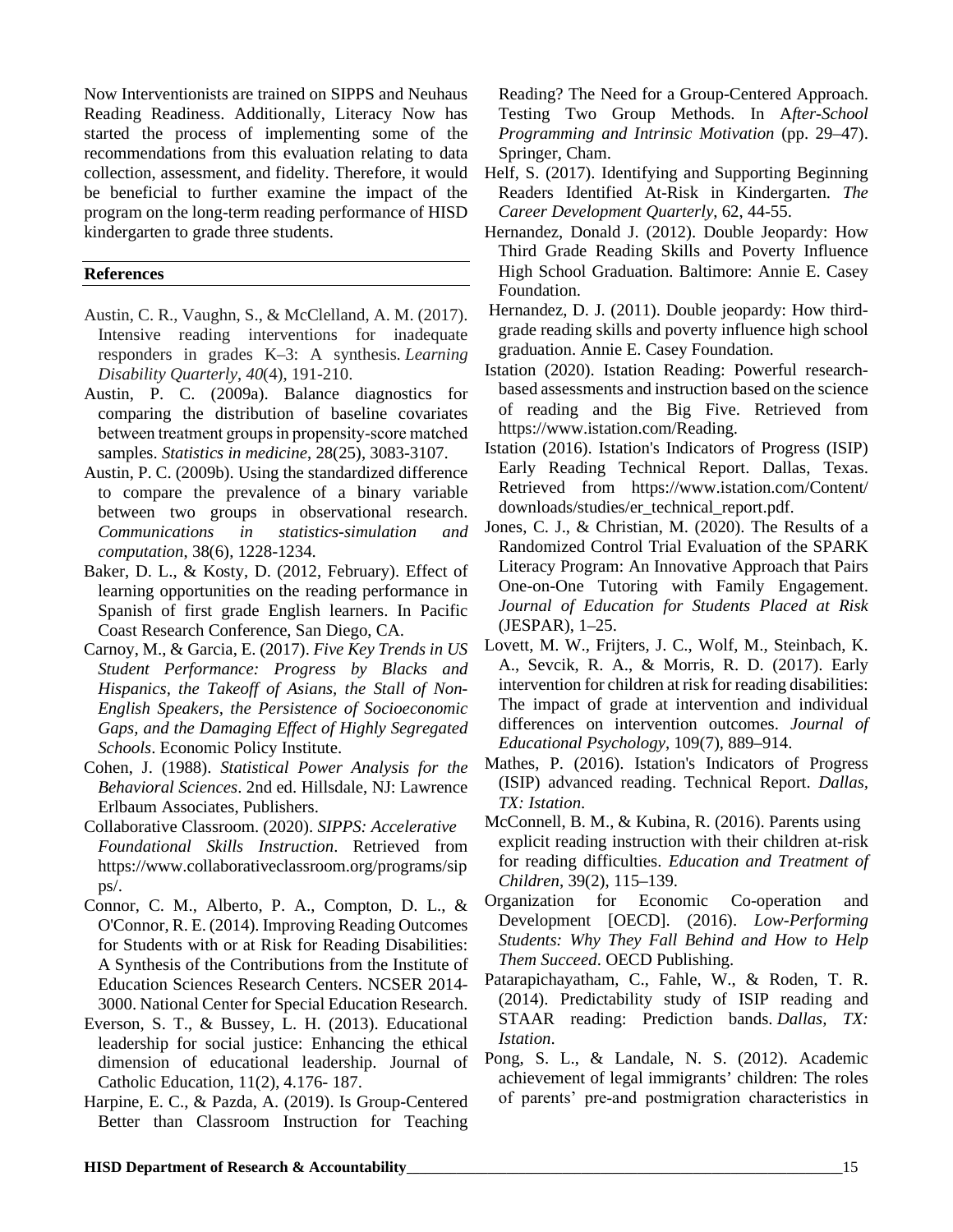origin‐group differences. Child Development, 83(5), 1543 –1559.

- Scammacca, N. K., Roberts, G. J., Cho, E., Williams, K. J., Roberts, G., Vaughn, S. R., & Carroll, M. (2016). A century of progress: Reading interventions for students in grades 4 – 12, 1914 –2014. *Review of Educational Research*, 86(3), 756 – 8
- Stentiford, L., Koutsouris, G., & Norwich, B. (2018). A systematic literature review of the organizational arrangements of primary school‐based reading interventions for struggling readers. *Journal of Research in Reading*, 41, S197 -S225.
- Texas Education Agency [TEA] (2018). Language Proficiency Assessment Committee: PEIMS Data Standards. Retrieved from [https://www.wisd.us/](https://www.wisd.us/uploaded/Bilingual_ESL/Beginning_of_Year_LPAC_Training_Resources/LPAC_Framework_PEIMS_Data_Standards_2018-2019.pdf) [uploaded/Bilingual\\_ESL/Beginning\\_of\\_Year\\_LPAC](https://www.wisd.us/uploaded/Bilingual_ESL/Beginning_of_Year_LPAC_Training_Resources/LPAC_Framework_PEIMS_Data_Standards_2018-2019.pdf) [\\_Training\\_Resources/LPAC\\_Framework\\_PEIMS\\_D](https://www.wisd.us/uploaded/Bilingual_ESL/Beginning_of_Year_LPAC_Training_Resources/LPAC_Framework_PEIMS_Data_Standards_2018-2019.pdf) [ata\\_Standards\\_2018](https://www.wisd.us/uploaded/Bilingual_ESL/Beginning_of_Year_LPAC_Training_Resources/LPAC_Framework_PEIMS_Data_Standards_2018-2019.pdf) -2019.pdf.
- Texas Education Agency [TEA] (2019). 2019 Campus Comparison Group. Retrieved from [https://rptsvr1.tea.texas.gov/perfreport/account/2019/](https://rptsvr1.tea.texas.gov/perfreport/account/2019/group.srch.html) [group.srch.html](https://rptsvr1.tea.texas.gov/perfreport/account/2019/group.srch.html) .
- Vaughn, S., Wexler, J., Leroux, A., Roberts, G., Denton, C., Barth, A., & Fletcher, J. (2012). Effects of intensive reading intervention for eighth -grade students with persistently inadequate response to intervention. *Journal of Learning Disabilities*, 45(6), 515 –525.
- Vaughn, S., Denton, C. A., & Fletcher, J. M. (2010). Why intensive interventions are necessary for students with severe reading difficulties. Psychology in the Schools, 47(5), 432 –444.
- Vaughn, S., Wanzek, J., Wexler, J., Barth, A., Cirino, P. T., Fletcher, J., & Francis, D. (2010). Relative effects of group size on reading progress of older students with reading difficulties. *Reading and Writing,* 23(8), 931 –956.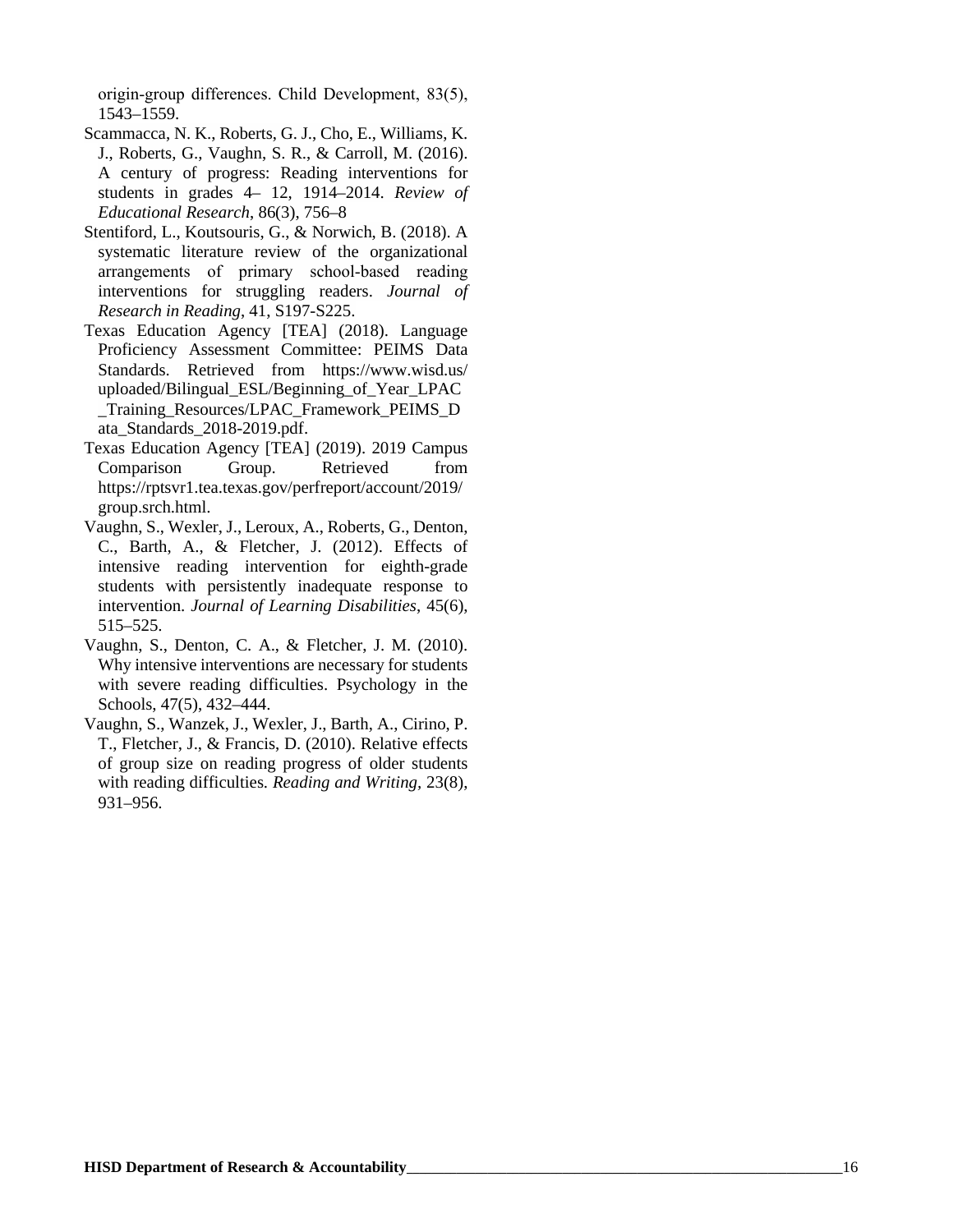#### **APPENDIX A**

| Table A1. Comparison of baseline characteristics between treated and untreated subjects in the original unmatched sample, 2015–2016 |  |  |  |  |  |  |
|-------------------------------------------------------------------------------------------------------------------------------------|--|--|--|--|--|--|
|                                                                                                                                     |  |  |  |  |  |  |

|                  |              |             | non-Participant ( $N = 2,743$ ) |     | Participant ( $N = 199$ ) | $p$ -value | Standardized |  |
|------------------|--------------|-------------|---------------------------------|-----|---------------------------|------------|--------------|--|
|                  |              | $\mathbf n$ | %                               | n   | %                         |            | differences  |  |
| <b>BOY</b> Score |              | 2,743       | 376.68<br>(250.89)              | 199 | 205.72<br>(90.91)         | 0.00       | 0.69         |  |
| Grade            | Kindergarten | 889         | 32.4                            | 49  | 24.6                      | 0.00       | 0.08         |  |
|                  | Grade 1      | 946         | 34.5                            | 99  | 49.7                      |            |              |  |
|                  | Grade 2      | 938         | 34.2                            | 51  | 25.6                      |            |              |  |
| Gender           | Female       | 1,369       | 49.9                            | 90  | 45.2                      | 0.12       | 0.02         |  |
|                  | Male         | 1,374       | 50.1                            | 109 | 54.8                      |            |              |  |
| Ethnicity        | Black        | 710         | 25.9                            | 104 | 52.3                      | 0.00       | 0.16         |  |
|                  | Hispanic     | 1,838       | 67.0                            | 76  | 38.2                      |            |              |  |
|                  | Other        | 195         | 7.1                             | 19  | 9.5                       |            |              |  |
| Home Language    | Spanish (1)  | 1,237       | 45.1                            | 36  | 18.1                      | 0.00       | 0.14         |  |
|                  | English (98) | 1,375       | 50.1                            | 146 | 73.4                      |            |              |  |
|                  | Other (99)   | 131         | 4.8                             | 17  | 8.5                       |            |              |  |
| Economically     | No           | 466         | 17.0                            | 29  | 14.6                      | 0.22       | 0.02         |  |
| Disadvantaged    | Yes          | 2,277       | 83.0                            | 170 | 85.4                      |            |              |  |
| At-Risk          | No           | 796         | 29.0                            | 21  | 10.6                      | 0.00       | 0.10         |  |
|                  | Yes          | 1,947       | 71.0                            | 178 | 89.4                      |            |              |  |
| EL               | No           | 1,431       | 52.2                            | 153 | 76.9                      | 0.00       | $-0.12$      |  |
|                  | Yes          | 1,311       | 47.8                            | 46  | 23.1                      |            |              |  |
| Gifted/Talented  | No           | 2,579       | 94.0                            | 196 | 98.5                      | 0.00       | $-0.05$      |  |
|                  | Yes          | 164         | 6.0                             | 3   | 1.5                       |            |              |  |
| <b>SPED</b>      | No           | 2,579       | 94.0                            | 189 | 95.0                      | 0.28       | 0.01         |  |
|                  | Yes          | 164         | 6.0                             | 10  | 5.0                       |            |              |  |

Source: 2015–2019 PEIMS student databases. Percentages may not total 100 due to rounding.

Notes: Continuous variables are reported as mean ± standard deviation. Dichotomous variables are reported as N (Per cent).

Phi Coefficient: 0 is no relationship; 1 is a perfect positive relationship; -1 is a perfect negative relationship.

|                  |               |     | non-Participant ( $N = 2,743$ ) |             | Participant ( $N = 199$ ) | $p$ -value | Standardized<br>differences |  |
|------------------|---------------|-----|---------------------------------|-------------|---------------------------|------------|-----------------------------|--|
|                  |               | n   | $\%$                            | $\mathbf n$ | $\%$                      |            |                             |  |
| <b>BOY</b> Score |               | 199 | 201.72 (49.65)                  | 199         | 205.72<br>(90.91)         | 0.08       | $-0.05$                     |  |
| Grade            | Kindergarten  | 66  | 33.2                            | 49          | 24.6                      | 0.06       | 0.12                        |  |
|                  | Grade 1       | 77  | 38.7                            | 99          | 49.7                      |            |                             |  |
|                  | Grade 2       | 56  | 28.1                            | 51          | 25.6                      |            |                             |  |
| Gender           | Female        | 91  | 45.7                            | 90          | 45.2                      | 0.50       | 0.01                        |  |
|                  | Male          | 108 | 54.3                            | 109         | 54.8                      |            |                             |  |
| Ethnicity        | <b>Black</b>  | 102 | 51.3                            | 104         | 52.3                      | 0.06       | 0.12                        |  |
|                  | Hispanic      | 89  | 44.7                            | 76          | 38.2                      |            |                             |  |
|                  | Other         | 8   | 4.0                             | 19          | 9.5                       |            |                             |  |
| Home Language    | Spanish $(1)$ |     | 0.0                             | 36          | 18.1                      | 0.00       | 0.32                        |  |
|                  | English (98)  | 181 | 91.0                            | 146         | 73.4                      |            |                             |  |
|                  | Other $(99)$  | 18  | 9.0                             | 17          | 8.5                       |            |                             |  |
| Economically     | No            | 9   | 4.5                             | 29          | 14.6                      | 0.00       | $-0.17$                     |  |
| Disadvantaged    | Yes           | 190 | 95.5                            | 170         | 85.4                      |            |                             |  |
| At-Risk          | No            | 103 | 51.8                            | 21          | 10.6                      | 0.00       | 0.45                        |  |
|                  | Yes           | 96  | 48.2                            | 178         | 89.4                      |            |                             |  |
| EL               | No            | 181 | 91.0                            | 153         | 76.9                      | 0.00       | 0.19                        |  |
|                  | Yes           | 18  | 9.0                             | 46          | 23.1                      |            |                             |  |
| Gifted/Talented  | No            | 198 | 99.5                            | 196         | 98.5                      | 0.31       | 0.05                        |  |
|                  | Yes           | 1   | 0.5                             | 3           | 1.5                       |            |                             |  |
| <b>SPED</b>      | No            | 194 | 97.5                            | 189         | 95.0                      | 0.15       | 0.07                        |  |
|                  | Yes           | 5   | 2.5                             | 10          | 5.0                       |            |                             |  |

Source: 2015–2019 PEIMS student databases. Percentages may not total 100 due to rounding.

Notes: Continuous variables are reported as mean ± standard deviation. Dichotomous variables are reported as N (Per cent).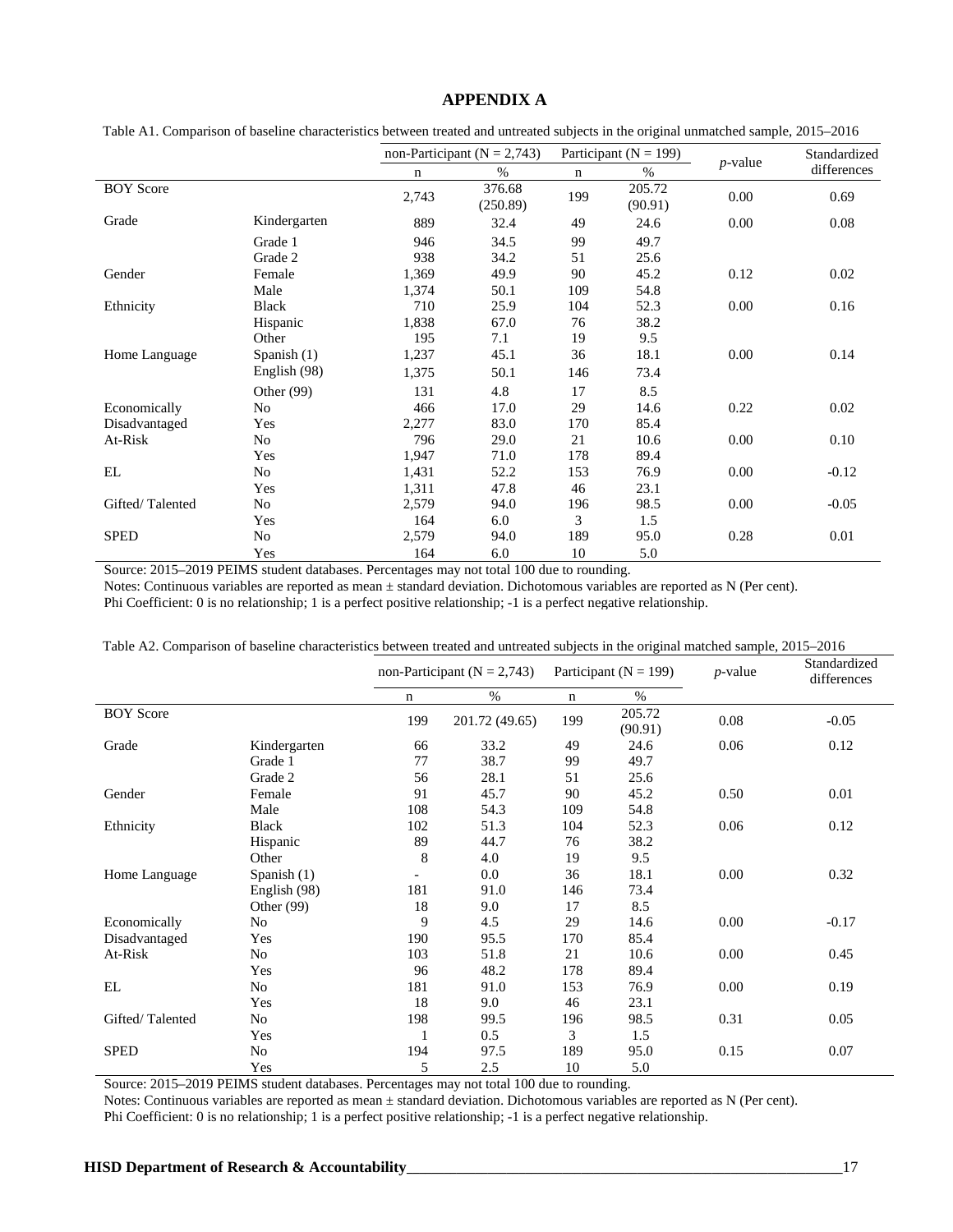|                  |               |       | non-Participant ( $N = 2,117$ ) | Participant ( $N =$<br>145) |                   | $p$ -value | Standardized<br>differences |
|------------------|---------------|-------|---------------------------------|-----------------------------|-------------------|------------|-----------------------------|
|                  |               | n     | $\%$                            | n                           | $\%$              |            |                             |
| <b>BOY Score</b> |               | 2,117 | 392.71<br>(249.37)              | 145                         | 190.23<br>(39.09) | 0.00       | 0.82                        |
| Grade            | Kindergarten  | 697   | 32.9                            | 38                          | 26.2              | 0.00       | 0.16                        |
|                  | Grade 1       | 671   | 31.7                            | 88                          | 60.7              |            |                             |
|                  | Grade 2       | 749   | 35.4                            | 19                          | 13.1              |            |                             |
| Gender           | Female        | 1,065 | 50.3                            | 68                          | 46.9              | 0.24       | $-0.02$                     |
|                  | Male          | 1,052 | 49.7                            | 77                          | 53.1              |            |                             |
| Ethnicity        | Black         | 541   | 25.6                            | 72                          | 49.7              | 0.00       | 0.14                        |
|                  | Hispanic      | 1,456 | 68.8                            | 60                          | 41.4              |            |                             |
|                  | Other         | 120   | 5.7                             | 13                          | 9.0               |            |                             |
| Home Language    | Spanish $(1)$ | 977   | 46.2                            | 30                          | 20.7              | 0.00       | 0.14                        |
|                  | English (98)  | 1,052 | 49.7                            | 100                         | 69.0              |            |                             |
|                  | Other $(99)$  | 88    | 4.2                             | 15                          | 10.3              |            |                             |
| Economically     | No            | 258   | 12.2                            | 22                          | 15.2              | 0.18       | $-0.02$                     |
| Disadvantaged    | Yes           | 1,859 | 87.8                            | 123                         | 84.8              |            |                             |
| At-Risk          | No            | 446   | 21.1                            | 19                          | 13.1              | 0.01       | 0.05                        |
|                  | Yes           | 1,671 | 78.9                            | 126                         | 86.9              |            |                             |
| EL               | No            | 1,086 | 51.4                            | 105                         | 72.4              | 0.00       | $-0.10$                     |
|                  | Yes           | 1,028 | 48.6                            | 40                          | 27.6              |            |                             |
| Gifted/Talented  | No            | 2,049 | 96.8                            | 140                         | 96.6              | 0.51       | 0.00                        |
|                  | Yes           | 68    | 3.2                             | 5                           | 3.4               |            |                             |
| <b>SPED</b>      | No            | 2,050 | 96.8                            | 138                         | 95.2              | 0.33       | 0.02                        |
|                  | Yes           | 67    | 3.2                             | 7                           | 4.8               |            |                             |

Table A3. Comparison of baseline characteristics between treated and untreated subjects in the original unmatched sample, 2016–2017

Source: 2015–2019 PEIMS student databases. Percentages may not total 100 due to rounding.

Notes: Continuous variables are reported as mean ± standard deviation. Dichotomous variables are reported as N (Per cent).

Phi Coefficient: 0 is no relationship; 1 is a perfect positive relationship; -1 is a perfect negative relationship.

|                  |               |                | Participant ( $N = 145$ )<br>non-Participant ( $N = 145$ )<br>$p$ -value |             |                   |      |         |  | Standardized<br>differences |
|------------------|---------------|----------------|--------------------------------------------------------------------------|-------------|-------------------|------|---------|--|-----------------------------|
|                  |               | $\mathbf n$    | $\%$                                                                     | $\mathbf n$ | $\%$              |      |         |  |                             |
| <b>BOY Score</b> |               | 145            | 204.60 (40.30)                                                           | 145         | 190.23<br>(39.09) | 0.07 | 0.36    |  |                             |
| Grade            | Kindergarten  | 32             | 22.1                                                                     | 38          | 26.2              | 0.00 | 0.26    |  |                             |
|                  | Grade 1       | 62             | 42.8                                                                     | 88          | 60.7              |      |         |  |                             |
|                  | Grade 2       | 51             | 35.2                                                                     | 19          | 13.1              |      |         |  |                             |
| Gender           | Female        | 67             | 46.2                                                                     | 68          | 46.9              | 0.50 | 0.01    |  |                             |
|                  | Male          | 78             | 53.8                                                                     | 77          | 53.1              |      |         |  |                             |
| Ethnicity        | <b>Black</b>  | 48             | 33.1                                                                     | 72          | 49.7              | 0.02 | 0.17    |  |                             |
|                  | Hispanic      | 80             | 55.2                                                                     | 60          | 41.4              |      |         |  |                             |
|                  | Other         | 17             | 11.7                                                                     | 13          | 9.0               |      |         |  |                             |
| Home Language    | Spanish $(1)$ |                | 0.0                                                                      | 30          | 20.7              | 0.00 | 0.34    |  |                             |
|                  | English (98)  | 126            | 86.9                                                                     | 100         | 69.0              |      |         |  |                             |
|                  | Other $(99)$  | 19             | 13.1                                                                     | 15          | 10.3              |      |         |  |                             |
| Economically     | No            | 12             | 8.3                                                                      | 22          | 15.2              | 0.05 | $-0.11$ |  |                             |
| Disadvantaged    | Yes           | 133            | 91.7                                                                     | 123         | 84.8              |      |         |  |                             |
| At-Risk          | No            | 49             | 33.8                                                                     | 19          | 13.1              | 0.00 | 0.24    |  |                             |
|                  | Yes           | 96             | 66.2                                                                     | 126         | 86.9              |      |         |  |                             |
| EL               | No            | 127            | 88.2                                                                     | 105         | 72.4              | 0.00 | 0.20    |  |                             |
|                  | Yes           | 17             | 11.8                                                                     | 40          | 27.6              |      |         |  |                             |
| Gifted/Talented  | No            | 143            | 98.6                                                                     | 140         | 96.6              | 0.22 | 0.07    |  |                             |
|                  | Yes           | $\overline{c}$ | 1.4                                                                      | 5           | 3.4               |      |         |  |                             |
| <b>SPED</b>      | No            | 140            | 96.6                                                                     | 138         | 95.2              | 0.39 | 0.04    |  |                             |
|                  | Yes           | 5              | 3.4                                                                      | 7           | 4.8               |      |         |  |                             |

Table A4. Comparison of baseline characteristics between treated and untreated subjects in the original matched sample, 2016–2017

Source: 2015–2019 PEIMS student databases. Percentages may not total 100 due to rounding.

Notes: Continuous variables are reported as mean ± standard deviation. Dichotomous variables are reported as N (Per cent).

Phi Coefficient: 0 is no relationship; 1 is a perfect positive relationship; -1 is a perfect negative relationship.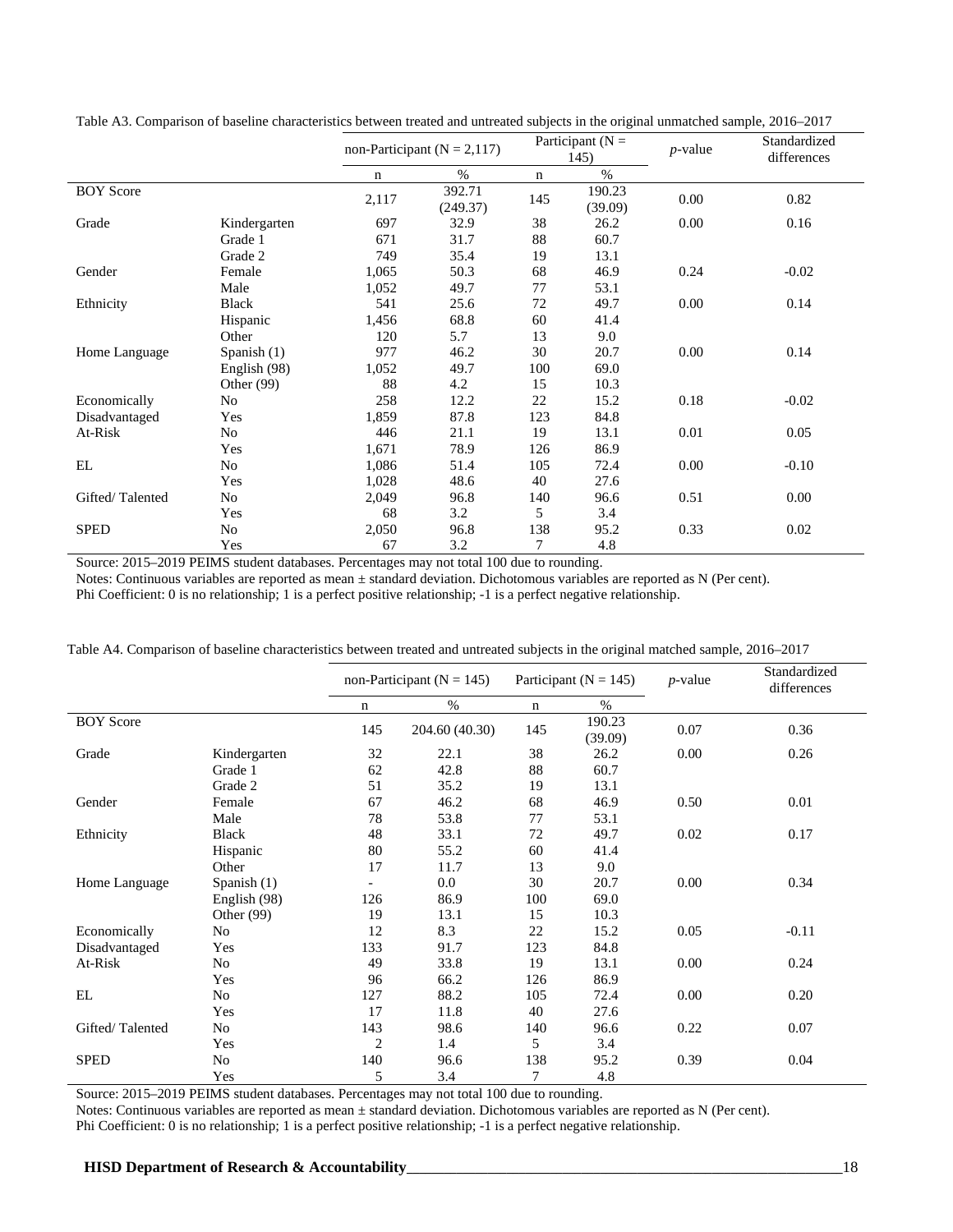|                           | 2015-16 | 2016-17 | 2017-18 | 2018-19 | Mean |
|---------------------------|---------|---------|---------|---------|------|
| Ashford                   | 16      | 16      | 18      | 14      | 16.0 |
| <b>Bruce</b>              | 6       | 6       |         | 4       | 5.8  |
| MacGregor                 |         |         | 15      | 18      | 16.5 |
| Mark White                |         |         | 19      | 15      | 17.0 |
| McGowen                   |         | 2       |         |         | 2.0  |
| Piney Point               | 9       | Q       | 11      | 10      | 9.8  |
| Red                       | 29      | 29      | 20      | 29      | 26.8 |
| <b>Ross</b>               |         | 7       | 8       | 17      | 9.8  |
| Shadowbriar               |         |         | 15      | 14      | 14.5 |
| Shearn                    | 3       | 3       |         |         | 3.0  |
| <b>Walnut Bend</b>        |         |         | 13      | 19      | 10.5 |
| <b>Belmont Apartments</b> |         | 10      | 16      | 10      | 10.3 |

Table A5: Number of participants in Literacy Now Parent Workshops by campus, 2015–2019

Note: Data provided by the Literacy Now Program; '-' indicates no data were provided for that year / campus.

| Table A6: Number of participants in Literacy Now Family Literacy Night by campus, 2015–2019 |  |  |  |  |  |
|---------------------------------------------------------------------------------------------|--|--|--|--|--|
|---------------------------------------------------------------------------------------------|--|--|--|--|--|

|                           | 2015-16 | 2016-17 | 2017-18 | 2018-19 | Mean  |
|---------------------------|---------|---------|---------|---------|-------|
| Ashford                   |         |         |         |         |       |
| <b>Bruce</b>              |         |         | 86      |         | 86.0  |
| MacGregor                 |         |         |         |         |       |
| Mark White                |         |         |         | 253     | 253.0 |
| McGowen                   |         |         |         |         |       |
| Piney Point               | 82      |         |         |         | 82.0  |
| Red                       |         |         |         |         |       |
| Ross                      |         |         |         | 162     | 162.0 |
| Shadowbriar               |         |         | 111     | 87      | 99.0  |
| Shearn                    |         |         |         |         |       |
| <b>Walnut Bend</b>        |         |         |         |         |       |
| <b>Belmont Apartments</b> | 113     |         | 136     | 71      | 106.7 |

Note: Data provided by the Literacy Now Program; '-' indicates no data were provided for that year / campus.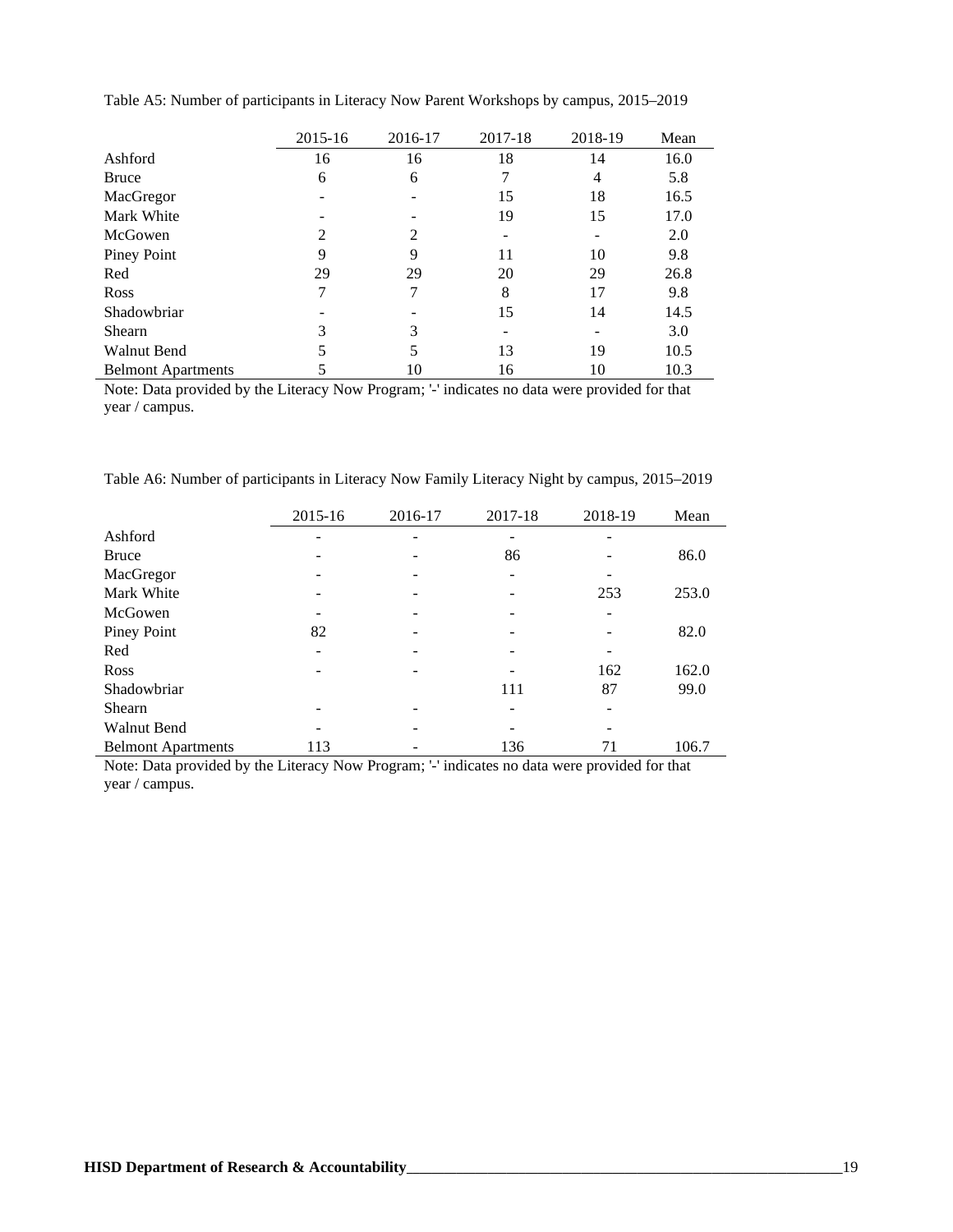|              | Intervention |      |      |               |               |    |                  | Control    |      |      |               |       |    |                  |
|--------------|--------------|------|------|---------------|---------------|----|------------------|------------|------|------|---------------|-------|----|------------------|
|              |              |      |      |               | Paired t-test |    |                  |            |      |      |               |       |    |                  |
|              | Mean         | S.D. | mean | 95%           | $t-$          | df |                  | Mean       | S.D. | mean | 95%           | $t-$  | df |                  |
|              |              |      | diff | C.I.          | value         |    | $\boldsymbol{p}$ |            |      | diff | C.I.          | value |    | $\boldsymbol{p}$ |
| Kindergarten | $(n = 45)$   |      |      |               |               |    |                  | $(n = 64)$ |      |      |               |       |    |                  |
| t1           | 173.5        | 13.7 | 12.8 | 8.8,<br>16.8  | 6.5           | 44 | 0.00             | 186.9      | 64.2 | 20.3 | 15.9,<br>24.6 | 9.27  | 63 | 0.000            |
| t2           | 186.3        | 12.4 |      |               |               |    |                  | 207.1      | 73.0 |      |               |       |    |                  |
| Grade 1      | $(n = 97)$   |      |      |               |               |    |                  | $(n = 76)$ |      |      |               |       |    |                  |
| t1           | 187.6        | 10.9 | 14.3 | 10.4,<br>18.3 | $7.2\,$       | 96 | 0.00             | 198.6      | 20.8 | 13.5 | 11.0,<br>15.9 | 10.87 | 75 | 0.000            |
| t2           | 201.9        | 21.5 |      |               |               |    |                  | 212.0      | 21.5 |      |               |       |    |                  |
| Grade 2      | $(n = 49)$   |      |      |               |               |    |                  | $(n = 56)$ |      |      |               |       |    |                  |
| t1           | 208.7        | 11.5 | 18.1 | 14.3,<br>21.9 | 9.5           | 47 | 0.00             | 213.4      | 19.0 | 8.6  | 6.0,<br>11.2  | 6.63  | 55 | 0.000            |
| t2           | 226.8        | 12.3 |      |               |               |    |                  | 222.0      | 20.2 |      |               |       |    |                  |

Table A7: Paired sample t-test results for cohort 1 pre- and post-intervention test results, 2015–2016

Source: 2015–2016, 2016–2017, and 2018–2019 STAAR database and HISD District and School Profiles publication

Table A8: Paired sample t test results for cohort 2 pre- and post-academic performance results, 2016–2017

|                | Intervention |      |              |                 |               |    |                  |            |      | Control      |                  |               |    |                  |
|----------------|--------------|------|--------------|-----------------|---------------|----|------------------|------------|------|--------------|------------------|---------------|----|------------------|
|                |              |      |              |                 | Paired t-test |    |                  |            |      |              |                  |               |    |                  |
|                | Mean         | S.D. | mean<br>diff | 95%<br>C.I.     | $t-$<br>value | df | $\boldsymbol{p}$ | Mean       | S.D. | mean<br>diff | 95%<br>C.I.      | $t-$<br>value | df | $\boldsymbol{p}$ |
| Kindergarten   | $(n = 38)$   |      |              |                 |               |    |                  | $(n = 31)$ |      |              |                  |               |    |                  |
| t <sub>1</sub> | 168.9        | 14.6 | 16.3         | 11.3,<br>21.3   | 6.6           | 37 | 0.000            | 199.3      | 18.6 | $-2.4$       | $-27.9,$<br>23.0 | $-0.2$        | 30 | 0.85             |
| t2             | 185.2        | 13.2 |              |                 |               |    |                  | 196.9      | 72.8 |              |                  |               |    |                  |
| Grade 1        | $(n = 88)$   |      |              |                 |               |    |                  | $(n = 63)$ |      |              |                  |               |    |                  |
| t <sub>1</sub> | 196.7        | 46.3 | 19.1         | 8.3,<br>29.8    | 3.5           | 87 | 0.001            | 196.9      | 17.9 | 13.9         | 11.6,<br>16.2    | 11.9          | 61 | 0.00             |
| t2             | 215.7        | 93.5 |              |                 |               |    |                  | 210.8      | 17.4 |              |                  |               |    |                  |
| Grade 2        | $(n = 19)$   |      |              |                 |               |    |                  | $(n = 51)$ |      |              |                  |               |    |                  |
| t <sub>1</sub> | 203.1        | 10.2 | 8.4          | $-2.5,$<br>19.3 | 1.6           | 18 | 0.12             | 219.9      | 19.7 | 9.2          | 6.73,<br>11.8    | 7.4           | 50 | 0.00             |
| t2             | 211.5        | 21.2 |              |                 |               |    |                  | 229.1      | 20.8 |              |                  |               |    |                  |

Source: 2015–2016, 2016–2017, and 2018–2019 STAAR database and HISD District and School Profiles publication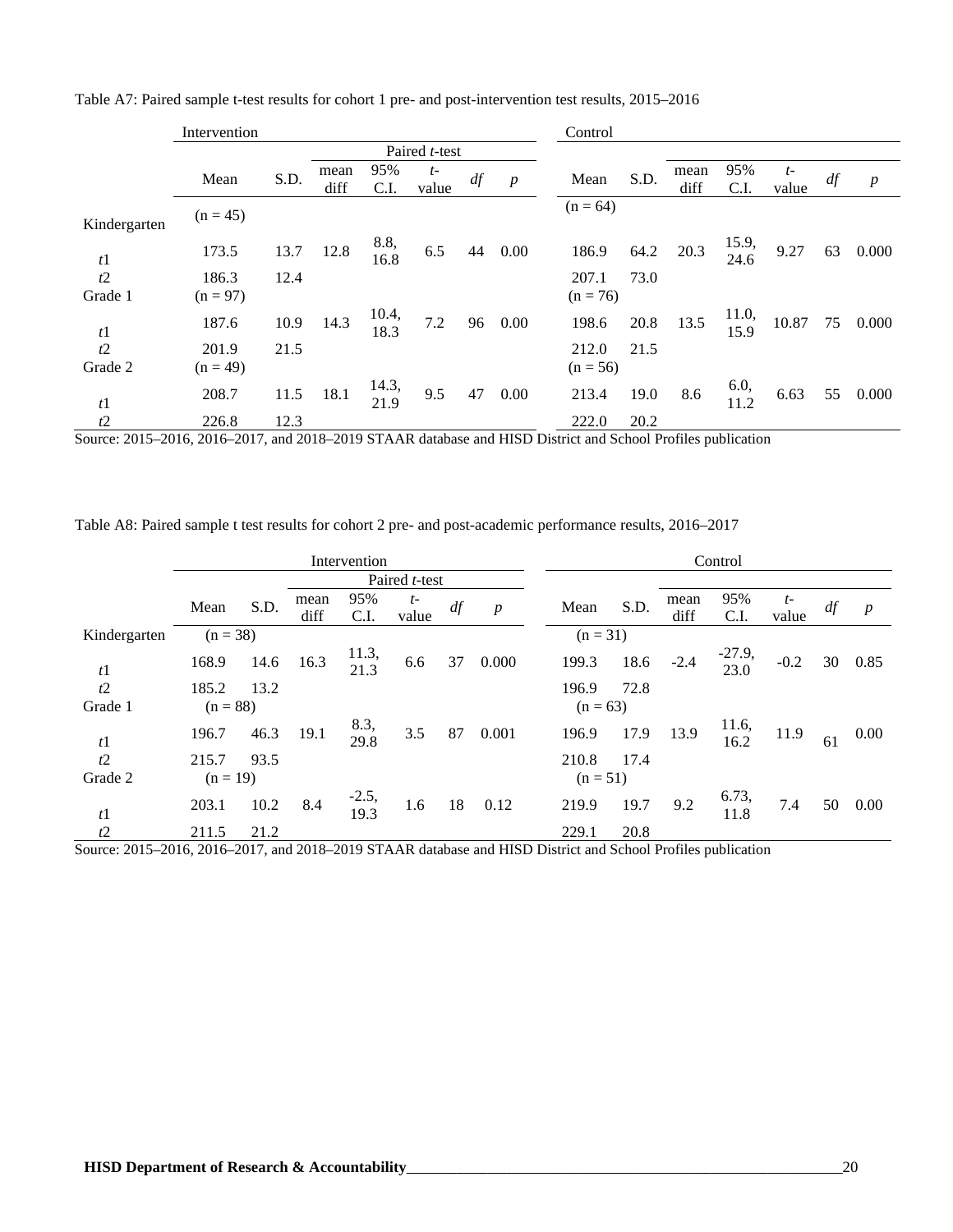|                              | Intervention    |      |      |                  |               | Control |                 |             |                  |               |
|------------------------------|-----------------|------|------|------------------|---------------|---------|-----------------|-------------|------------------|---------------|
|                              | $t1$ (pre-test) |      |      | $t2$ (post-test) | Percentage    |         | $t1$ (pre-test) |             | $t2$ (post-test) | Percentage    |
| <b>ISIP</b> Tier             | n               | $\%$ | n    | $\%$             | points change | n       | $\%$            | $\mathbf n$ | $\%$             | points change |
| English Learner (ELs)        |                 |      |      |                  |               |         |                 |             |                  |               |
| At grade level               | 1               | 2.4  | 24   | 58.5             | 56.1          | 2       | 11.1            | 10          | 55.6             | 44.5          |
| Moderately below grade level | 2               | 4.9  | 5    | 12.2             | 7.3           | 5       | 27.8            | 1           | 5.6              | $-22.2$       |
| Seriously below grade level  | 38              | 92.7 | 12   | 29.3             | $-63.4$       | 11      | 61.1            | 7           | 38.9             | $-22.2$       |
| Economic Disadvantaged       |                 |      |      |                  |               |         |                 |             |                  |               |
| At grade level               | 7.0             | 4.3  | 81.0 | 50.0             | 45.7          | 56      | 29.8            | 109         | 58.0             | 28.2          |
| Moderately below grade level | 16.0            | 9.9  | 33.0 | 20.4             | 10.5          | 36      | 19.1            | 35          | 18.6             | $-0.5$        |
| Seriously below grade level  | 139.0           | 85.8 | 48.0 | 29.6             | $-56.2$       | 96      | 51.1            | 44          | 23.4             | $-27.7$       |
| <b>Black</b>                 |                 |      |      |                  |               |         |                 |             |                  |               |
| At grade level               | <b>3.0</b>      | 3.0  | 46.0 | 45.5             | 42.5          | 27      | 26.5            | 60          | 58.8             | 32.3          |
| Moderately below grade level | 12.0            | 11.9 | 15.0 | 14.9             | 3.0           | 16      | 15.7            | 14          | 13.7             | $-2.0$        |
| Seriously below grade level  | 86.0            | 85.1 | 40.0 | 39.6             | $-45.5$       | 59      | 57.8            | 28          | 27.5             | $-30.3$       |
| Hispanic                     |                 |      |      |                  |               |         |                 |             |                  |               |
| At grade level               | 4.0             | 5.6  | 42.0 | 59.2             | 53.6          | 28      | 32.2            | 48          | 55.2             | 23.0          |
| Moderately below grade level | 8.0             | 11.3 | 17.0 | 23.9             | 12.6          | 22      | 25.3            | 22          | 25.3             | $0.0\,$       |
| Seriously below grade level  | 59.0            | 83.1 | 12.0 | 16.9             | $-66.2$       | 37      | 42.5            | 17          | 19.5             | $-23.0$       |

Table A9: Students' performance tier on Istation's Indicators of Progress (ISIP) assessment for cohort 1 by demographics, 2015–2016

Note: Bolded numbers are the at or above 'Approaches' Grade Level Standard on STAAR Grade 3 Reading discussed in the report.

Table A10: Students' performance tier on Istation's Indicators of Progress (ISIP) assessment for cohort 2 by demographics, 2016–2017

|                              | Intervention    |      |             |                  |               | Control     |                 |             |                  |                  |
|------------------------------|-----------------|------|-------------|------------------|---------------|-------------|-----------------|-------------|------------------|------------------|
|                              | $t1$ (pre-test) |      |             | $t2$ (post-test) | Percentage    |             | $t1$ (pre-test) |             | $t2$ (post-test) | Percentage       |
| <b>ISIP</b> Tier             | $\mathbf n$     | $\%$ | $\mathbf n$ | $\%$             | points change | $\mathbf n$ | $\%$            | $\mathbf n$ | $\%$             | points change    |
|                              |                 |      |             |                  |               |             |                 |             |                  |                  |
| English Learner (ELs)        |                 |      |             |                  |               |             |                 |             |                  |                  |
| At grade level               | 4               | 10.0 | 5           | 12.5             | 2.5           | 3           | 17.6            | 3           | 17.6             | 0.0              |
| Moderately below grade level | $\overline{4}$  | 10.0 | 7           | 17.5             | 7.5           | 1           | 5.9             |             | 5.9              | 0.0 <sub>1</sub> |
| Seriously below grade level  | 32              | 80.0 | 28          | 70.0             | $-10.0$       | 13          | 76.5            | 13          | 76.5             | $0.0\,$          |
| Economic Disadvantaged       |                 |      |             |                  |               |             |                 |             |                  |                  |
| At grade level               | 9.0             | 7.3  | <b>11.0</b> | 8.9              | 1.6           | 45          | 33.8            | 40          | 30.1             | $-3.7$           |
| Moderately below grade level | 8.0             | 6.5  | 21.0        | 17.1             | 10.6          | 20          | 15.0            | 35          | 26.3             | 11.3             |
| Seriously below grade level  | 106.0           | 86.2 | 91.0        | 74.0             | $-12.2$       | 68          | 51.1            | 58          | 43.6             | $-7.5$           |
| <b>Black</b>                 |                 |      |             |                  |               |             |                 |             |                  |                  |
| At grade level               | 3.0             | 4.2  | 5.0         | 6.9              | 2.7           | 15          | 31.3            | 16          | 33.3             | 2.0              |
| Moderately below grade level | 4.0             | 5.6  | 13.0        | 18.1             | 12.5          | 10          | 20.8            | 12          | 25.0             | 4.2              |
| Seriously below grade level  | 65.0            | 90.3 | 54.0        | 75.0             | $-15.3$       | 23          | 47.9            | 20          | 41.7             | $-6.2$           |
| Hispanic                     |                 |      |             |                  |               |             |                 |             |                  |                  |
| At grade level               | 6.0             | 10.0 | 6.0         | <b>10.0</b>      | 0.0           | 30          | 37.5            | 28          | 35.0             | $-2.5$           |
| Moderately below grade level | 4.0             | 6.7  | 11.0        | 18.3             | 11.6          | 14          | 17.5            | 25          | 31.3             | 13.8             |
| Seriously below grade level  | 50.0            | 83.3 | 43.0        | 71.7             | $-11.6$       | 36          | 45.0            | 27          | 33.8             | $-11.2$          |

Note: Bolded numbers are the at or above 'Approaches' Grade Level Standard on STAAR Grade 3 Reading discussed in the report.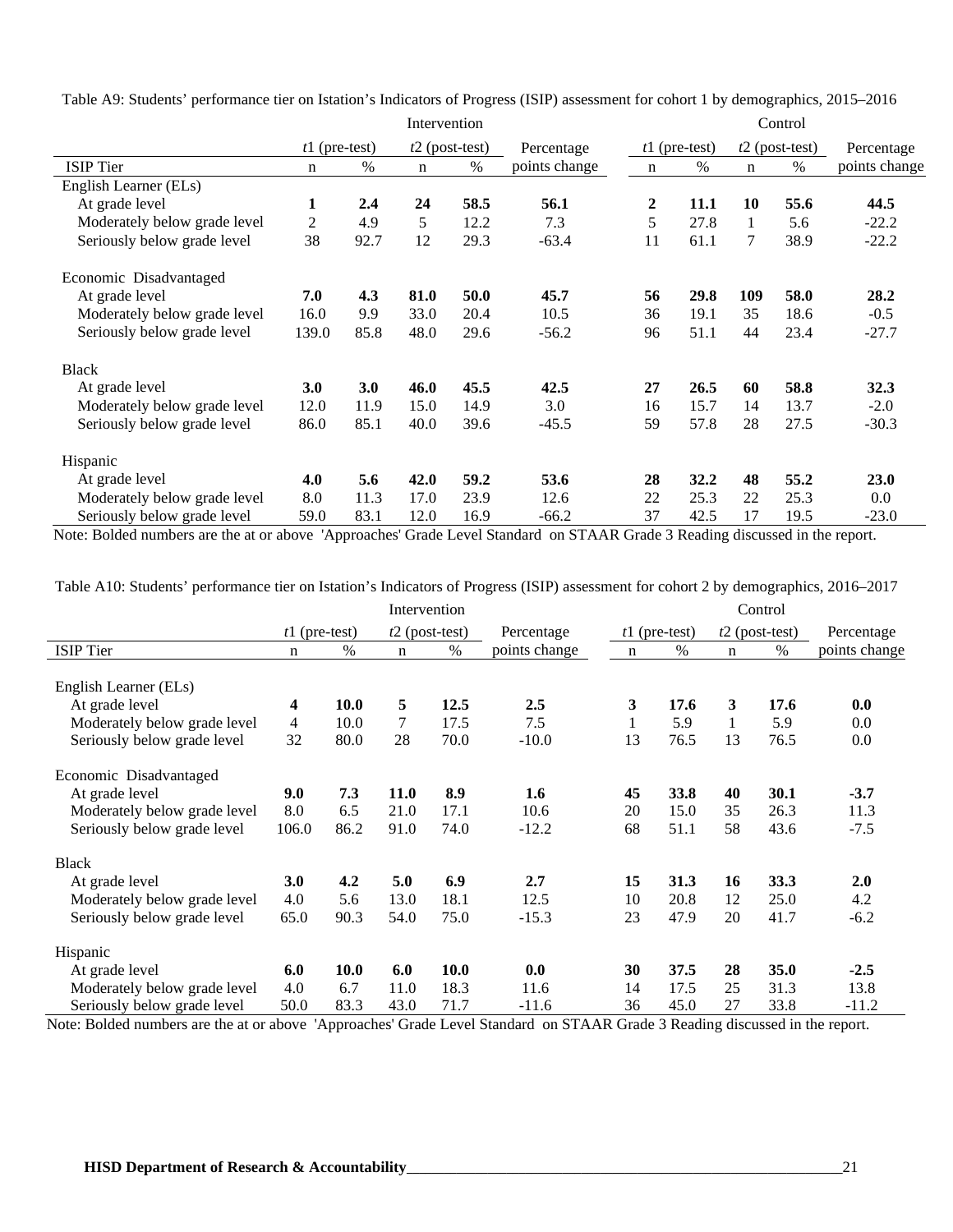|          |     | Intervention |       |     | Control |       |         |     |       |
|----------|-----|--------------|-------|-----|---------|-------|---------|-----|-------|
|          |     | М            | S.D.  | N   | М       | S.D.  | t-value | dt  |       |
| Cohort 1 | 130 | 4662.1       | 796.3 | 141 | 4979.7  | 819.9 | $-3.23$ | 269 | 0.001 |
| Cohort 2 | 63  | 5032.7       | 759.2 | 88  | 4876.9  | 801.7 | .204    | 149 | 0.306 |

Table A11: Independent sample t test results for cohort 1 and cohort 2 grade 3 STAAR English Reading, 2015–2016 and 2016–2017

Table A12: Independent sample t test results for cohort 1 grade 3 STAAR English Reading by grade level, 2015–2016

|              |    | Intervention |       |    | Control |       |          |     |       |  |
|--------------|----|--------------|-------|----|---------|-------|----------|-----|-------|--|
|              | N  | M            | S.D.  | N  | M       | S.D.  | t-value  | df  |       |  |
| Kindergarten | 30 | 5236.7       | 622.7 | 41 | 5591.5  | 564.2 | $-2.505$ | 69  | 0.015 |  |
| Grade 1      | 65 | 4093.8       | 563.3 | 53 | 4261.5  | 449.8 | $-1757$  | 116 | 0.081 |  |
| Grade 2      | 35 | 5225.0       | 493.0 | 47 | 5255.7  | 731.2 | $-0.215$ | 80  | 0.830 |  |

Table A13: Independent sample t test results for cohort 2 grade 3 STAAR English Reading by grade level, 2016–2017

|              |    | Intervention |       |    | Control |       |                          |                          |                          |
|--------------|----|--------------|-------|----|---------|-------|--------------------------|--------------------------|--------------------------|
|              | N  | M            | S.D.  | N  | M       | S.D.  | <i>t</i> -value          | dt                       |                          |
| Kindergarten | ۰  | -            | -     | -  |         | -     | $\overline{\phantom{0}}$ | $\overline{\phantom{a}}$ | $\overline{\phantom{0}}$ |
| Grade 1      | 49 | 5367.9       | 444.2 | 46 | 5483.0  | 506.6 | $-1.179$                 | 93                       | 0.241                    |
| Grade 2      | 14 | 3859.3       | 337.7 | 42 | 4212.9  | 467.1 | $-2.608$                 | 54                       | 0.012                    |

Table A14: Independent sample t test results for cohort 1 grade 3 STAAR English Reading by demographics, 2015–2016

|                 |     | Intervention |       |     | Control |       |          |     |       |
|-----------------|-----|--------------|-------|-----|---------|-------|----------|-----|-------|
|                 | N   | M            | S.D.  | N   | М       | S.D.  | t-value  | df  |       |
| English Learner | 30  | 4651.8       | 809.3 | 16  | 4792.7  | 979.5 | $-0.522$ | 44  | 0.604 |
| Econ. Dis.      | 109 | 4640.3       | 814.1 | 133 | 4973.5  | 812.1 | $-3.172$ | 240 | 0.002 |
| <b>Black</b>    | 67  | 4761.2       | 786.1 | 77  | 4709.7  | 790.6 | 0.391    | 142 | 0.696 |
| Hispanic        | 48  | 4511.6       | 789.0 | 59  | 5292.1  | 703.9 | $-5.403$ | 105 | 0.000 |

Table A15: Independent sample t test results for cohort 2 grade 3 STAAR English Reading by demographics, 2016–2017

|                 |    | Intervention |       |    | Control |       |          |     |       |
|-----------------|----|--------------|-------|----|---------|-------|----------|-----|-------|
|                 | N  | М            | S.D.  | N  | M       | S.D.  | t-value  | df  |       |
| English Learner | 15 | 4884.0       | 713.4 | 10 | 4912.7  | 707.7 | $-0.099$ | 23  | 0.922 |
| Econ. Dis.      | 55 | 5039.3       | 750.7 | 81 | 4894.8  | 815.0 | 1.048    | 134 | 0.297 |
| Black           | 30 | 5064.9       | 767.4 | 36 | 4434.7  | 727.5 | 3.418    | 64  | 0.001 |
| Hispanic        | 28 | 5026.1       | 712.1 | 42 | 5183.5  | 723.4 | $-0.897$ | 68  | 0.373 |